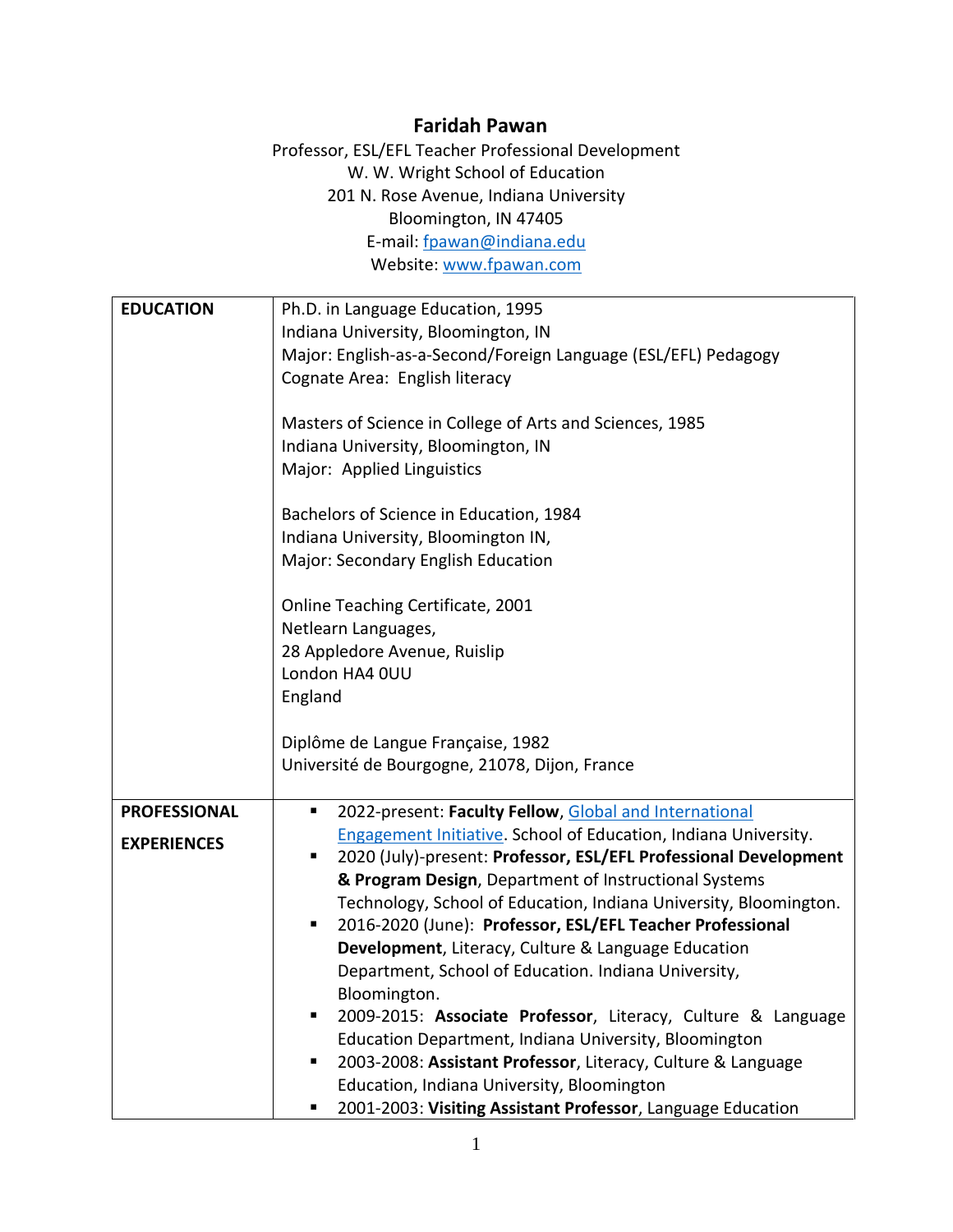|                   | 1994-2001: ESL Instructor & Reading Coordinator, Intensive<br>п          |
|-------------------|--------------------------------------------------------------------------|
|                   | English Program, Applied Linguistics Department, Indiana                 |
|                   | University.                                                              |
|                   | 1986-1993: Senior Lecturer, Fakulti Bahasa & Linguistik, Universiti<br>п |
|                   | Malaya, Kuala Lumpur, Malaysia                                           |
|                   | 1991-1992: ESL consultant for the Ministry of Education, Kuala<br>п      |
|                   | Lumpur, Malaysia                                                         |
|                   | 1990-1992: ESL Teacher: Sekolah Bahasa Asing (School of Foreign<br>п     |
|                   | Languages), Petaling Jaya, Malaysia                                      |
| <b>TEACHING</b>   | Outstanding International Engagement Award. School of<br>ш               |
| <b>AWARDS</b>     | Education, Indiana University (2020)                                     |
|                   | Excellence in Mentoring Award, School of Education, Indiana<br>п         |
|                   | University (2020)                                                        |
|                   | AERA Technology as an Agent of Change in Teaching & Learning<br>п        |
|                   | SIG Best Paper with Ding & Glazewski (2019)                              |
|                   | INTESOL Best of the Best in Higher Education Winner (2015)<br>Ξ          |
|                   | IU President's Award for Distinguished Teaching, Indiana<br>ш            |
|                   | University (2012)                                                        |
|                   | Burton W. Gorman Teaching Award, School of Education (2007)<br>п         |
|                   | TESOL/Heinle and Heinle National Award in Excellence in Teaching         |
|                   | English as a Second/Foreign Language (2001)                              |
| <b>GRANTS</b>     | Interdisciplinary Collaborative Program. U.S. Department of Education's  |
| (in accordance to | Office of Bilingual Education and Minority Languages Affairs. (PI)       |
| funding totals)   | Amount: \$1, 220,036. (September 2002-September 2007)                    |
|                   | Purpose: To provide and research 180 in-service ESL and subject area     |
|                   | teachers opportunities to collaborate via three courses in instruction,  |
|                   | assessment and bilingual/bicultural issues who had English learners in   |
|                   | their classrooms. The collaboration sustains the support of simultaneous |
|                   | language and academic achievement.                                       |
|                   |                                                                          |
|                   | Tandem Certification for Indiana Teachers (TACIT) Program (Face-to-face  |
|                   | and online) National Professional Development Program. US                |
|                   | Department of Education. (PI)                                            |
|                   | Amount: \$618,520. (September 2004-September 2009, with no cost          |
|                   | extension to 2010)                                                       |
|                   | Purpose: To increase the number of Indiana ESL certified teachers by 20% |
|                   | and to research the collaborative process between teachers. TACIT        |
|                   | supported 130 ESL and content area teachers to pursue graduate courses   |
|                   | in ELL instruction at the IU School of Education for licensing as ESL    |
|                   | teachers in Indiana (18 credit hours).                                   |
|                   | <b>ESL Professional Communities for Expertise and Leadership</b>         |
|                   | Development. Indiana Commission for Higher Education. (Co-PI)            |
|                   | Amount: \$166,017. (Jan. 2010-Dec. 2011)                                 |
|                   |                                                                          |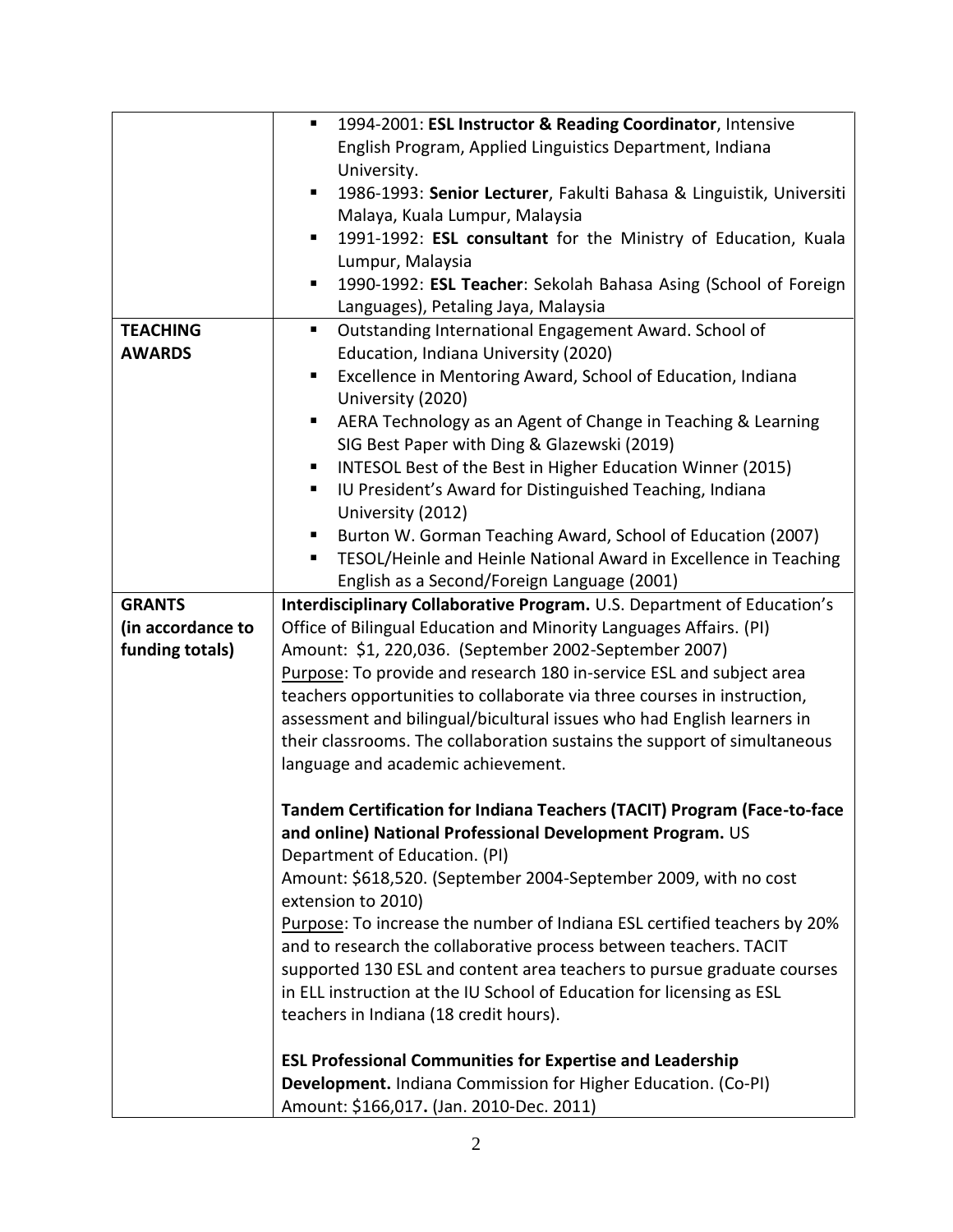| Purpose: To develop leadership abilities amongst, to create a community  |
|--------------------------------------------------------------------------|
| of support for 24 teachers of English learners in the economically       |
| disadvantaged East Chicago and South Bend school districts.              |
|                                                                          |
|                                                                          |
| Interdisciplinary Collaboration for Content Area Teachers (ICCATS) of    |
| English language learners. (PI)                                          |
| Amount: \$134,579 (August 2005-2007)                                     |
| Purpose: Research into and the preparation of Content Area Teachers      |
| (math and science) to teach English language learners.                   |
|                                                                          |
| Beijing Normal University Pre-Service English Language Teacher           |
| <b>Practicum (Contracted).</b>                                           |
|                                                                          |
| Amount: \$74,880 (August 2020-October 2020)                              |
| Purpose: To mentor 10 preservice teachers in the teaching of English to  |
| language minority students.                                              |
|                                                                          |
| Language teacher education for English teachers (pre-service) of ethnic  |
| minority students in China. IU's President International Research Award. |
| (PI)                                                                     |
| Amount: \$54, 612 (January 15, 2017-July 14, 2019)                       |
|                                                                          |
| Purpose: To collaborate with Yunnan Normal University colleagues on a    |
| study of ESL teacher preparation in Yunnan Province. The province is an  |
| ideal site as it has the highest number of ethnic group members among    |
| the provinces in China.                                                  |
|                                                                          |
| New Delhi, India, Virtual Academic Readiness Program for Indian College  |
| Students.                                                                |
| Amount: \$49,884. (October 1, 2020-June 30, 2021)                        |
| Purpose: This project involves the development online courses that will  |
|                                                                          |
| engage Indian university students in courses that will provide an        |
| opportunity to improve their academic English Language skills to better  |
| prepare them for academic studies and future employment, as well as      |
| provide American university graduate students the opportunity to         |
| experience online teaching with Indian university students.              |
|                                                                          |
| EFL/ESL Peace Corps Masters International Program (Online and Hybrid).   |
| The New Ideas Grant, School of Education, Indiana University. (PI)       |
| Amount: \$35, 600. (August 2009-August 2010)                             |
|                                                                          |
| Purpose: To provide embedded and sustained support before, during and    |
| after fieldwork, for Peace Corps volunteers to teach English-as-a-       |
| Second/Foreign Language.                                                 |
|                                                                          |
| EFL Multimodal Project with Colegios Nocturnos de Naranjo & Palmares,    |
| Costa Rica: U.S. Embassy in San Jose, Costa Rica. (Co-PI)                |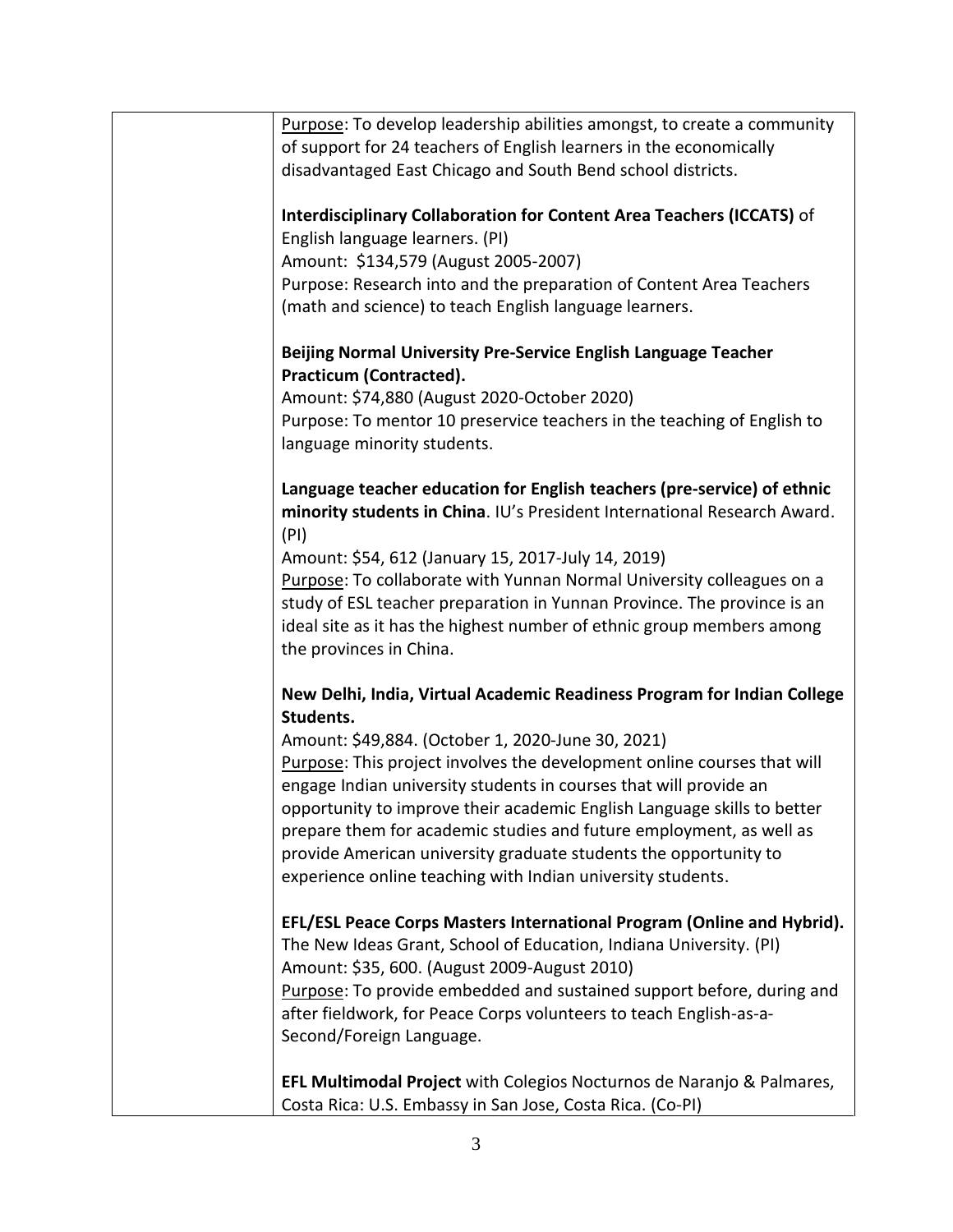| Amount: \$20,000 (August 2018-July 2019)                                      |
|-------------------------------------------------------------------------------|
| Purpose: To engage students in using multimodal and blended platforms,        |
| to self-direct their learning and use their daily life experiences, resources |
| such as peer groups, family, the media and others within the students'        |
| immediate surroundings.                                                       |
|                                                                               |
|                                                                               |
| Professional development of Afghan English as Foreign language                |
| teachers. USAID. (Contracted)                                                 |
| Amount: \$25,000 (January 19-March 9. 2017)                                   |
| Purpose: Intensive training for 15 Afghan teachers in the EFL language        |
| teaching and assessment approaches.                                           |
|                                                                               |
| The Pedagogy and Practice of Female Chinese English Language                  |
| Teachers. Indiana University Office of Women's Affairs. (PI)                  |
| Amount: \$13, 360. (August 2012-2013)                                         |
| Purpose: To bring forth the voices of female Chinese English Teachers for     |
| an inside look into the "heat and light" of their professional lives.         |
|                                                                               |
| Professional development of in-service English language teachers of           |
|                                                                               |
| ethnic minority students in China. Institute of Advanced Studies. Indiana     |
| University. (PI)                                                              |
| Amount: \$9,910 (April 15, 2016-May 1, 2018)                                  |
| Purpose: To collaborate with colleagues from Tsinghua and Beijing             |
| Normal Universities in studying the formal and informal process of            |
| professional development in China for practicing/inservice ESL/EFL            |
| teachers in ethnically-diverse and rural areas of China.                      |
|                                                                               |
| Indiana University and Beijing Normal University (BNU) ESL Teacher            |
| Exchange and Research Project. Advancement of Peace and Education,            |
| School of Education, Indiana University. (PI)                                 |
| Amount: \$19, 000. (May 2011-May 2012)                                        |
|                                                                               |
| Purpose: To initiate collaboration with BNU colleagues by providing the       |
| means for one BNU professor to visit public schools in Bloomington and        |
| for Pawan to visit public schools under BNU supervision.                      |
|                                                                               |
| Classroom-based research into Turkish ELT's knowledge base.                   |
| Office of the Vice President of International Affairs, Indiana University, IN |
| USA & the Office of International Relations, Boğaziçi University, Istanbul,   |
| Turkey. (PI)                                                                  |
| Amount: \$8,845. (March-June 2015)                                            |
| Purpose: A pilot research study to map Turkish EFL teachers' knowledge        |
| base in a way that demonstrates both areas of unique expertise as well as     |
| areas requiring additional support. Will serve as a basis for collaboration   |
|                                                                               |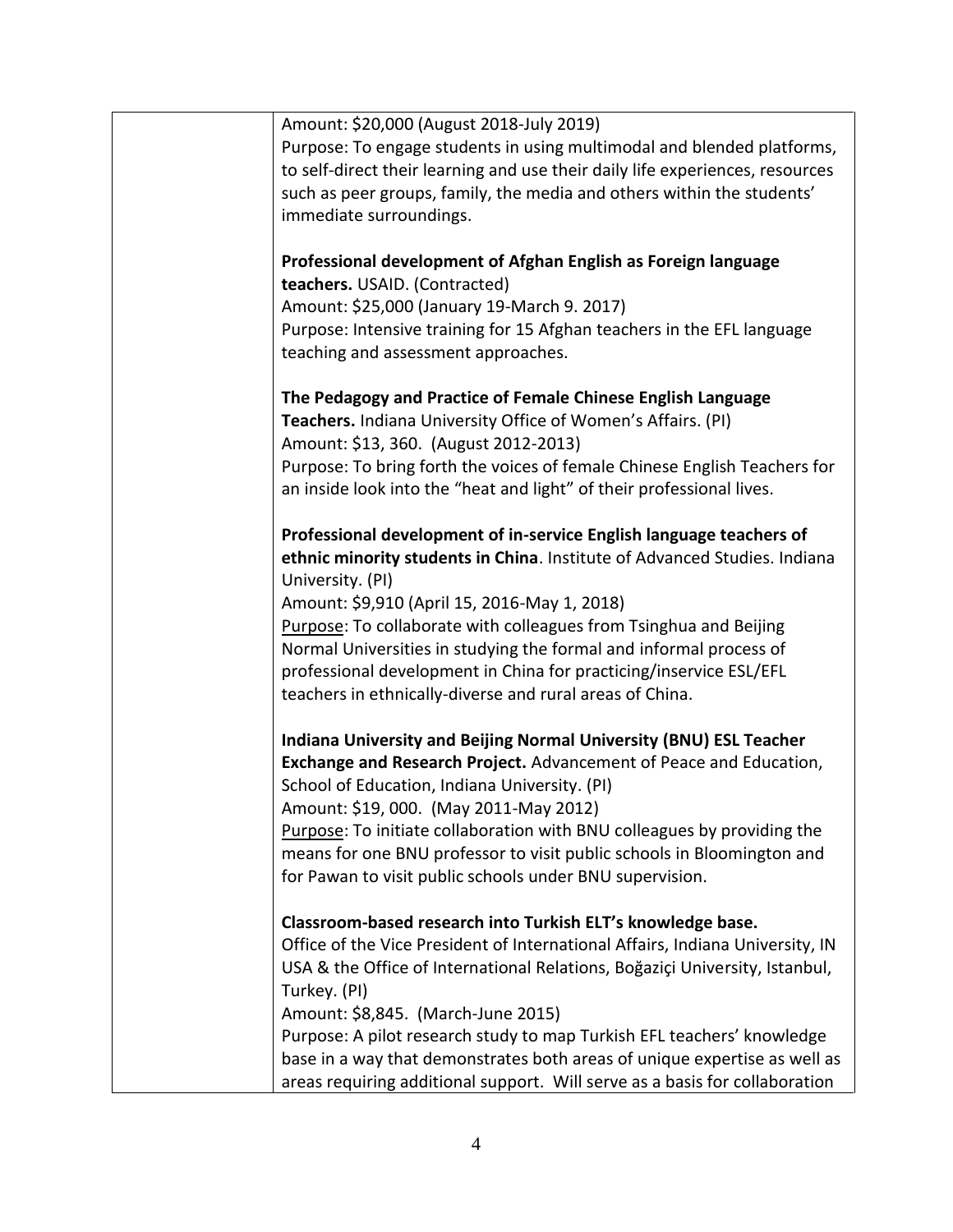| to strengthen language teacher education programs in the U.S. and                                                                           |
|---------------------------------------------------------------------------------------------------------------------------------------------|
| Turkey.                                                                                                                                     |
|                                                                                                                                             |
| <b>Culturally &amp; Linguistically Inclusive Online Instruction. Indiana Governor</b>                                                       |
| <b>Emergency Educational Relief Fund. (PI)</b>                                                                                              |
| Amount: \$5000 (Dec 2020-February 2021)                                                                                                     |
| Purpose: To develop a self-paced professional development course to                                                                         |
| support content area teachers through strategies and resources that the                                                                     |
| teachers can refer to as they design and implement their own instruction.                                                                   |
| The core of the units to be designed in the course converges with the                                                                       |
| sociocultural (SCT) views that prevail in the teaching of culturally and                                                                    |
| linguistically diverse populations.                                                                                                         |
| <b>Curriculum and Development for Peace Corps Masters International.</b>                                                                    |
| Title VI. US Department of Education. (PI)                                                                                                  |
| Amount: \$5000. (2010-2013)                                                                                                                 |
| Purpose: To develop the L543 Teaching English in Global context for the                                                                     |
| PCMI and to pay an instructor. Provide Peace Corps Volunteers with                                                                          |
| embedded and sustained professional development and support before,                                                                         |
| during and after their field assignment. (The online medium enabled such                                                                    |
| a facility). (The program currently has 12 students as it is a 1.5 year                                                                     |
| process for the Peace Corps to process the application of students at their                                                                 |
| end.                                                                                                                                        |
|                                                                                                                                             |
| Classroom-based research into Chinese teachers' knowledge-base in and                                                                       |
| glocalization of the teaching of English as a Foreign Language in Tsinghua                                                                  |
| University, Beijing, China. Overseas Research Grant, Office of the Vice                                                                     |
| President for International Affairs, Indiana University. (PI)                                                                               |
| Amount: \$3,500. (June- July 2011)                                                                                                          |
| Purpose: To follow-up research in Tsinghua English language teaching                                                                        |
| classrooms.                                                                                                                                 |
|                                                                                                                                             |
| Responsive Evaluation of the Center for English Language Training,<br>American University of Mongolia, Ulan Bataar, Mongolia. (Contracted)  |
| Amount: \$3000. (June, 2013)                                                                                                                |
|                                                                                                                                             |
| Purpose: To develop a teacher evaluation system for AUM using the<br>expectations of and resources available to faculty and administrators. |
| Responsive evaluation is a form of action research that utilizes issues and                                                                 |
| concerns of stakeholders as the basis for program evaluation. It also                                                                       |
| involves the stakeholders in planning for improvements.                                                                                     |
|                                                                                                                                             |
| LTT Technology Adoption Incentive Award, School of Education                                                                                |
| Amount: \$1000, (June 2019-2020)                                                                                                            |
| Purpose: To align an existing online course to Quality Matters standards.                                                                   |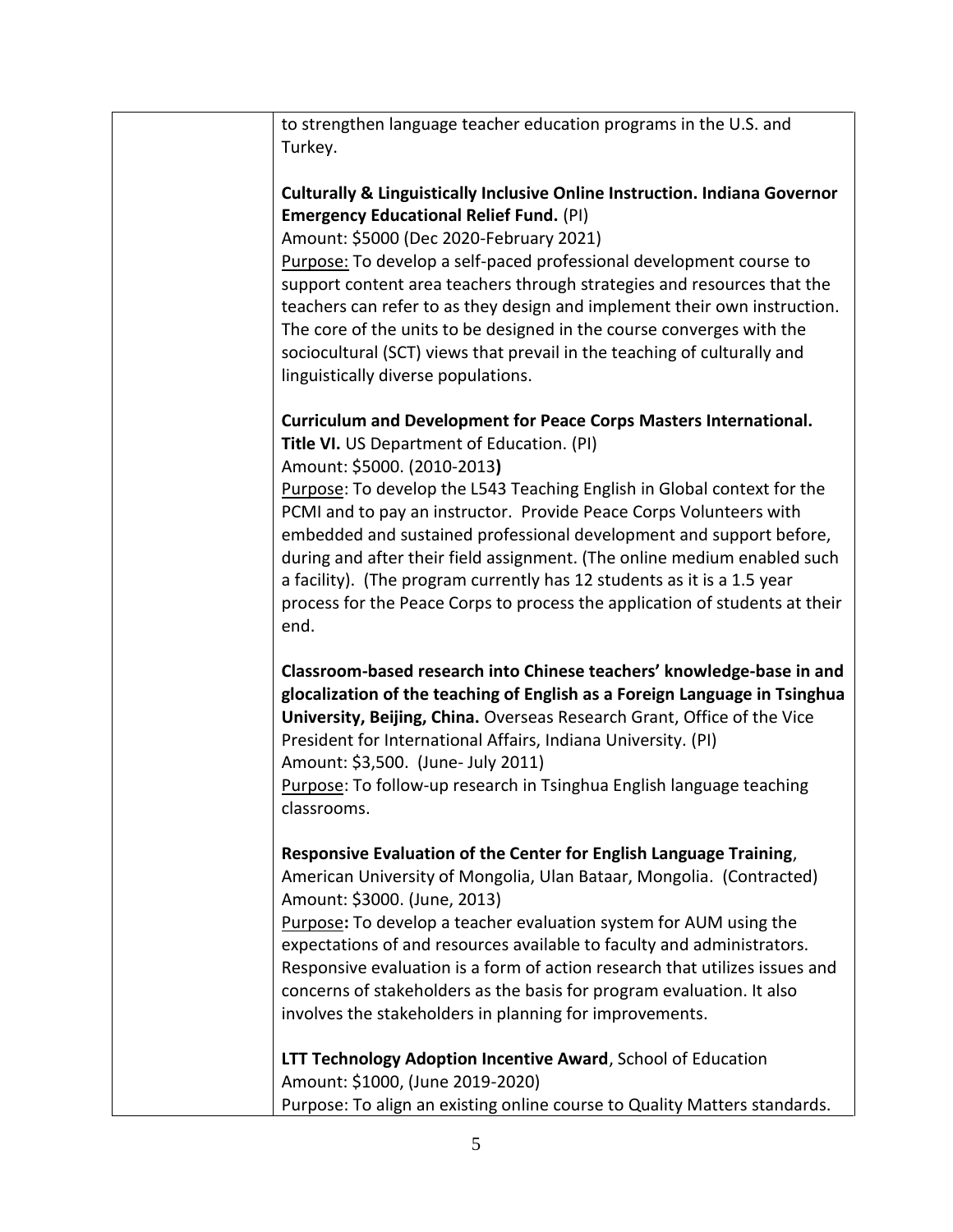| <b>PUBLICATIONS</b> | (P peer-reviewed; R research; I invited; T teaching article; S service<br>related)                                                                                                                                                                              |
|---------------------|-----------------------------------------------------------------------------------------------------------------------------------------------------------------------------------------------------------------------------------------------------------------|
|                     | <b>BOOKS</b>                                                                                                                                                                                                                                                    |
|                     | <sup>PR</sup> Pawan, F., Kuttig, K. & Schvarcz, B. (in progress). Critical issues in<br>second and foreign language teacher education in the global<br>context.                                                                                                 |
|                     | <sup>PR</sup> Pawan, F., Daley, S., Kou, X., & Bonk (2022). Engaging Online Language<br>Learners. TESOL Press.                                                                                                                                                  |
|                     | <sup>PR</sup> Pawan, F., Fan, W., & Pei, M. (2017): Teacher training & professional<br>development of Chinese English Language teachers (ELTs):<br>Changing from fish to dragon. Routledge/Taylor-Francis                                                       |
|                     | <sup>PT</sup> Pawan, F., Wiechert, K, Warren, A. & Park, J. (2016). Pedagogy and<br>Practice in Online Language Teacher Education: Oz Behind the<br>Curtain. TESOL Press.                                                                                       |
|                     | <sup>PR</sup> Pu, H. & Pawan, F. (November, 2013). The pedagogy and practice of<br>Western-trained Chinese English language teachers: Foreign<br>education Chinese meanings. Routledge, Taylor & Francis Group.                                                 |
|                     | <sup>PT</sup> Pawan, F. & Sietman, G.B. (Eds.). (2007). For all our students:<br>Collaborative partnerships among ESL and classroom teachers.<br><b>TESOL Press.</b>                                                                                            |
|                     | <b>ARTICLES &amp; CHAPTERS</b>                                                                                                                                                                                                                                  |
|                     | <sup>PR</sup> Pawan, F., Sankaranarayanan, R., Harbach, M., Khikmatillaeva, U.,<br>Iruoje, T., Ramirez Casalvolone, N., Obermeyer, S. & Harris, A. (In<br>progress). Culturally- and linguistically inclusive professional<br>development: A Literature Review. |
|                     | <sup>PR</sup> Pawan, F., Wang, C. & Sankaranarayanan (In progress). Teacher<br>professionalization in online reflections.                                                                                                                                       |
|                     | <sup>PR</sup> Ramirez Casalvolone, N. & Pawan, F. (In progress). Funds of Knowledge<br>on WhatsApp amongst Costa Rican female adult learners of<br>English-as-a-Foreign Language.                                                                               |
|                     | <sup>PR</sup> Pawan, F., Li, Z. & Zhou, J. (submitted). A comparative design of ESL/EFL<br>teachers' professional development programs in Indiana & Beijing,<br>China. "Crossing the river by feeling the rocks in the riverbed."                               |
|                     | <sup>PR</sup> Pawan, F. & Qu, P.T., Zhu, M.Z. & Zhong, W. (submitted). Online<br>professional development for English Teachers in rural & ethnically<br>diverse areas in China.                                                                                 |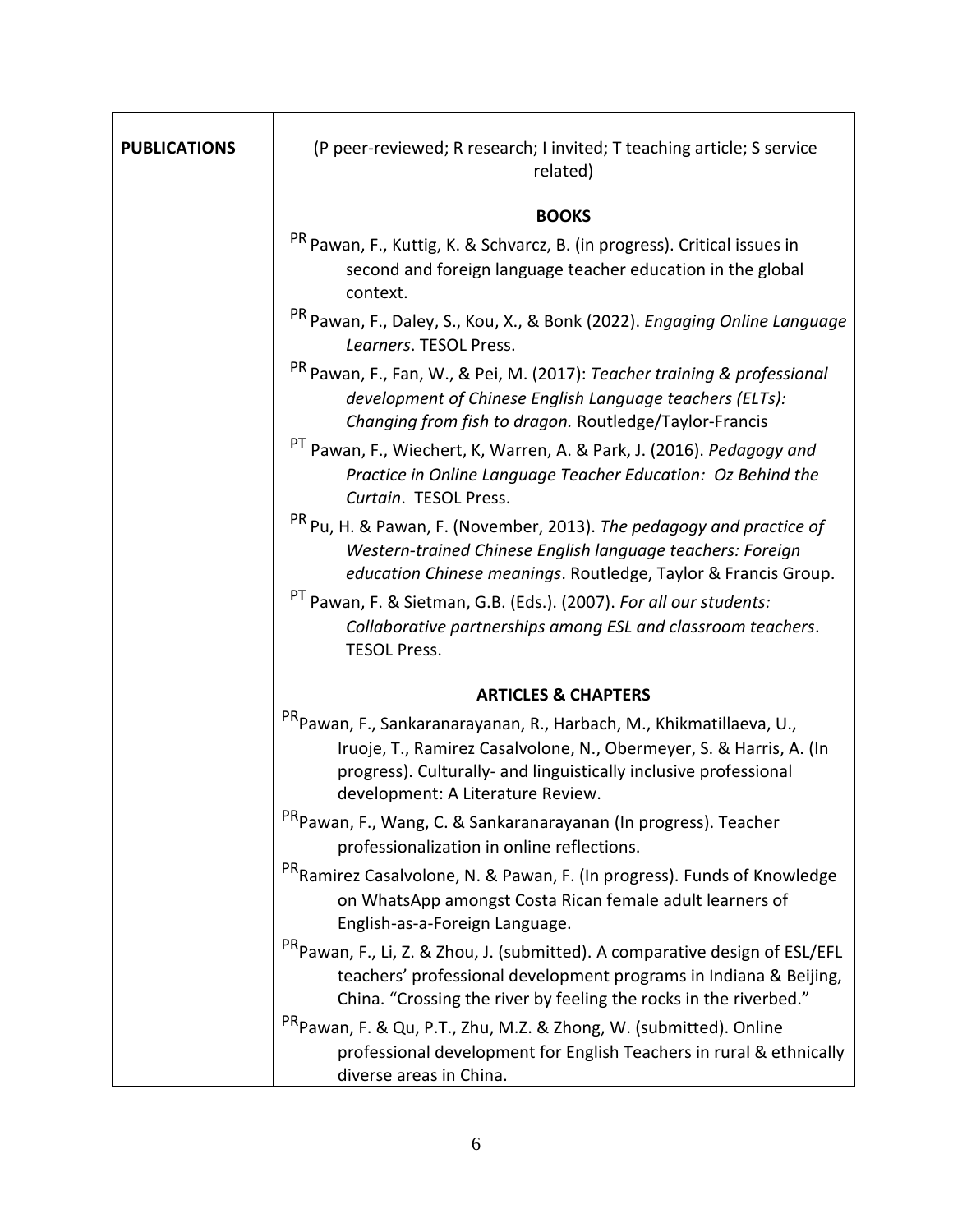| <sup>PR</sup> Ding, A. E., Glazewski, K. & Pawan, F. (2022, in press). Language<br>teachers and multimodal instructional reflections during video-<br>based online learning tasks. Technology, Pedagogy and Education.<br>PTI Pawan, F. & Wang, C. (2022, in press). Practical Inquiry: Doing online<br>and hybrid research using case study and ethnographic<br>approaches. In K. Dikilitas & K. Reynolds, Research methods in<br>language teaching & learning. John Wiley & Sons. |
|-------------------------------------------------------------------------------------------------------------------------------------------------------------------------------------------------------------------------------------------------------------------------------------------------------------------------------------------------------------------------------------------------------------------------------------------------------------------------------------|
| <sup>PR</sup> Pawan, F., Myers, R., Sankaranarayanan, R. & Miao, D. (2021). Learning<br>presence and the reconceptualization of language and literacy<br>teachers' online professional development. Online Learning<br>Journal, 25 (4), 49-73.                                                                                                                                                                                                                                      |
| <sup>PR</sup> Pawan, F. & Mokko, M. (2021). Working toward a reconceptualization<br>of effective TESOL teachers' professional development through<br>"Personal Learning Networks." Journal of Global Literacies,<br>Technologies, and Emerging Pedagogies, VII, (1), 1335-1349.                                                                                                                                                                                                     |
| <sup>PR</sup> Ding, A. E., & Pawan, F. (2020). Multimodal identity construction and<br>stance-taking of technology-using language teachers. In B. Yazan &<br>K. Lindahl, Language teacher identity in TESOL: Teacher education<br>and practice as identity work. (pp. 83-100). Routledge Taylor<br>Francis.                                                                                                                                                                         |
| <sup>PR</sup> Pawan, F. & Pu, H. (2019, February). Methods as interpretation and<br>glocalization, not application: Water far away will not put out<br>nearby fires. TESL-EJ, 22 (4). Retrieved from: http://tesl-<br>ej.org/pdf/ej88/a7.pdf                                                                                                                                                                                                                                        |
| PTI Pawan, F. & Pu, H. (2017). The empowerment and challenges of<br>Western-trained Chinese English language teachers. Puerto Rican<br>TESOL GRAM.                                                                                                                                                                                                                                                                                                                                  |
| PTI Pawan, F. & Greene, M.S. C. (2017). A matter of trust: ESL and Content<br>Area teacher collaboration. The content-based classroom (pp. 232-<br>337). A. M. Snow & D.L. Brinton (Eds.). Content-Based Language<br>Teaching. Ann Arbor; University of Michigan Press.                                                                                                                                                                                                             |
| <sup>PRI</sup> Park, J. & Pawan, F. (2016). English-medium-language instruction<br>happens! Korean professors' efforts and professional development<br>needs to teach content in English (pp.193-294). In J. Crandall & M.<br>Christison (Eds), Research in ESL/EFL/EMI Teacher Education and<br>Professional Development. Routledge/Taylor Francis.                                                                                                                                |
| <sup>PT</sup> Pawan, F. & Seralathan (2015) A. L. Moving on up! Using WIDA-based<br>instruction for Indiana mainstream-ready ELs. INTESOL Journal, 12<br>$(1)$ , 29-50.                                                                                                                                                                                                                                                                                                             |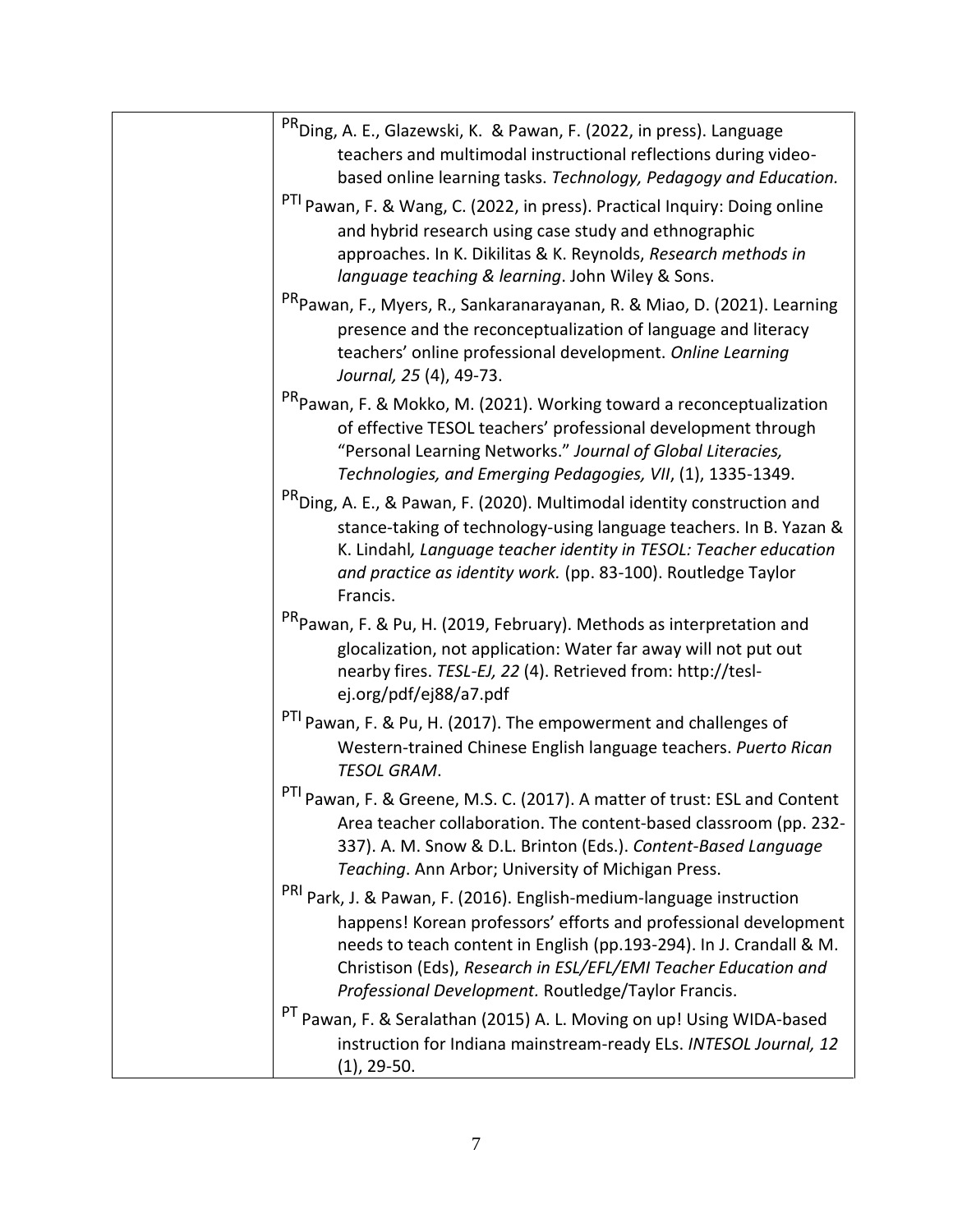| <sup>PR</sup> Pawan, F. & Fan, W. (2014). Individual and jiàoyánzǔ (peer)<br>collaborative reflections on English language teaching. Teacher<br>Education Quarterly, 41(4), 71-88.                                                                                                                                                                                                             |
|------------------------------------------------------------------------------------------------------------------------------------------------------------------------------------------------------------------------------------------------------------------------------------------------------------------------------------------------------------------------------------------------|
| <sup>PT</sup> Pawan, F. (2012): Research-based and collaborative professional<br>development for language and content area teachers. Teacher<br>Education Interest Section (TEIS) Newsletter. Alexandria, VA:<br>TESOL.                                                                                                                                                                        |
| <sup>PR</sup> Samuelson, B., & Pawan, F. & Hung, Y.J. (2012). Barriers to<br>collaboration between English-as-a-Second-Language and content<br>Area Teachers. In A. Honigsfeld & M. Dove (Eds.), Co-teaching and<br>other collaborative practices in the EFL/ESL classroom: Rationale,<br>research, reflections, and recommendations, (195-207), Charlotte,<br>NC: Information Age Publishing. |
| <sup>PR</sup> Pawan, F. & Craig. A. (2011). ESL and content area teacher knowledge-<br>base of English language learner (ELL) instruction. TESOL Journal,<br>2(3), 293-311.                                                                                                                                                                                                                    |
| <sup>PR</sup> Pawan, F. & Ortloff, J. H. (2011). Sustaining collaboration: English-as-a-<br>Second Language and content area teachers. Teaching and<br>Teacher Education, 27(2), 463-471.                                                                                                                                                                                                      |
| <sup>PR</sup> Pawan, F. (2008). Content area teachers and scaffolded instruction for<br>English language learners. Teaching and Teacher Education, 24(6),<br>1450-1462.                                                                                                                                                                                                                        |
| <sup>PR</sup> Pawan, F., Yalcin, S. T., &Kuo, X. J. (2008) Teaching interventions and<br>students factors in online collaboration. In B. Barber & F. Zhang<br>(Eds.), Handbook of research on computer enhanced language<br>acquisition and learning (pp. 406-423). Hershey, PA: IGI Global.                                                                                                   |
| <sup>PT</sup> Pawan, F. & Honeyford, M.S. (2008). Academic literacies and the new<br>language learner. In R. F. Flippo& D.C. Caverly (Es.), Handbook of<br>college reading and study strategy research. London: Lawrence<br>Erlbaum Associates.                                                                                                                                                |
| <sup>PR</sup> Pawan, F., & Groff Thomalla, T. (2007). A responsive evaluation study<br>of ESL/Spanish language services for newcomers. Journal of<br>Ethnographic and Qualitative Research, 1, 50-63.                                                                                                                                                                                          |
| <sup>PT</sup> Pawan, F. & Ward, B. (2007). Integrated curriculum development<br>through interdisciplinary collaboration between ESL and content<br>area teachers. In F. Pawan & G. B. Sietmann (Eds.). For all our<br>students: Collaborative partnerships among ESL and classroom<br>teachers(pp. 5-30). Alexandria, VA: TESOL.                                                               |
| <sup>PR</sup> Pawan, F., & Groff Thomalla, T. (2005). Making the invisible, visible, "A<br>responsive evaluation study of ESL/Spanish language services for                                                                                                                                                                                                                                    |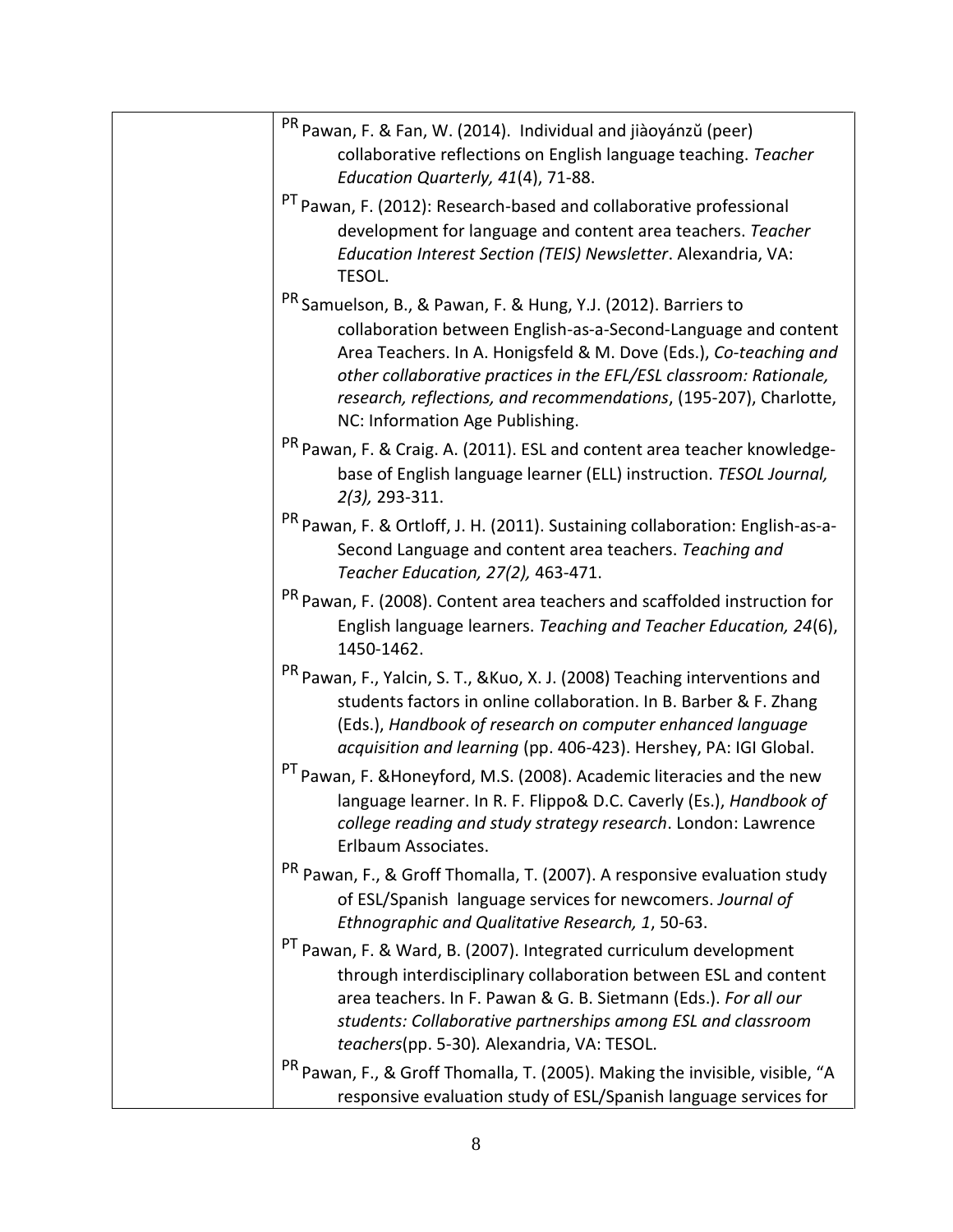| immigrants in small rural county in Indiana. TESOL Quarterly, 39<br>$(4)$ , 683-705.                                                                                                                                                                                                                                    |
|-------------------------------------------------------------------------------------------------------------------------------------------------------------------------------------------------------------------------------------------------------------------------------------------------------------------------|
| <sup>PR</sup> Johnston, B., Pawan, F., & Mahan-Taylor, R. (2004). The professional<br>development of working ESL/EFL teachers: A pilot study. In D. J.<br>Tedick (Ed.), Second language teacher education: International<br>perspectives (pp. 53-73). Mahwah, NJ: Lawrence Erlbaum<br>Associates.                       |
| <sup>PR</sup> Pawan, F., Paulus, T. M., Yalcin, S., & Chang, C. F. (2003). Online<br>learning: Patterns of engagement and interaction among in-service<br>teachers. Language Learning & Technology, 7(3), 119-140.                                                                                                      |
| <sup>PT</sup> Pawan, F. (2003). Reflective teaching online. TechTrends, 47(4), 30-35.                                                                                                                                                                                                                                   |
| <sup>PT</sup> Pawan, F. & Jacobson, A. (2003). Growing with the flow: Sustaining<br>professionalism through online instruction of language teachers.<br>In T. Murphey (Ed.), Extending professional contributions,<br>professional development in language education series, 2, (pp. 67-<br>78). Alexandria, VA: TESOL. |
| <sup>PT</sup> Pawan, F. & Reed, D. (2003). Texas airport cookies: Pragmatic variation<br>from an urban legend. In K. Bardovi-Harlig& R. Mahan-Taylor<br>(Eds.), Teaching pragmatics. Washington D.C.: U.S. Department of<br>State, Office of English Language Programs.                                                 |
| <sup>PT</sup> Pawan, F. & Pugh, S. L. (2002). Reading for life. In G. Crosling & G. Webb<br>(Eds.), Supporting students learning (pp. 111-118). London: Kogan<br>Page Publishers.                                                                                                                                       |
| <sup>PT</sup> Pugh, S.L., Pawan, F.,& Antommarchi, C. (2000). Academic literacy and<br>the new language learner. In R. F. Flippo& D.C. Caverly (Eds.),<br>Handbook of college reading and study strategy research (pp. 25-<br>42). Mahwah, NJ: Erlbaum Publishers.                                                      |
| <sup>PT</sup> Pawan, F. (Producer). (1999).Storytelling: A cultural bridge [Video].<br>Bloomington, IN: Instructional Support Systems: Indiana<br>University.                                                                                                                                                           |
| <sup>PT</sup> Pawan, F. (1995). Malaysian and American professorial expectations of<br>the literate reader. In C. Zaher (Ed.), The Second EFL Skills<br>Conference (pp. 163-171). Egypt: Center for Adult and Continuing<br>Education, The American University of Cairo.                                                |
| <sup>PR</sup> Pawan, F. (1993). Social and cognitive consequences of literacy in                                                                                                                                                                                                                                        |
| South East Asia. In J. Mohd. Ali(Ed.), The International Conference<br>on Literacy in ASEAN Societies, 1993 (pp.194-198). Kuala Lumpur,<br>Malaysia: Malaysian Reading Association.                                                                                                                                     |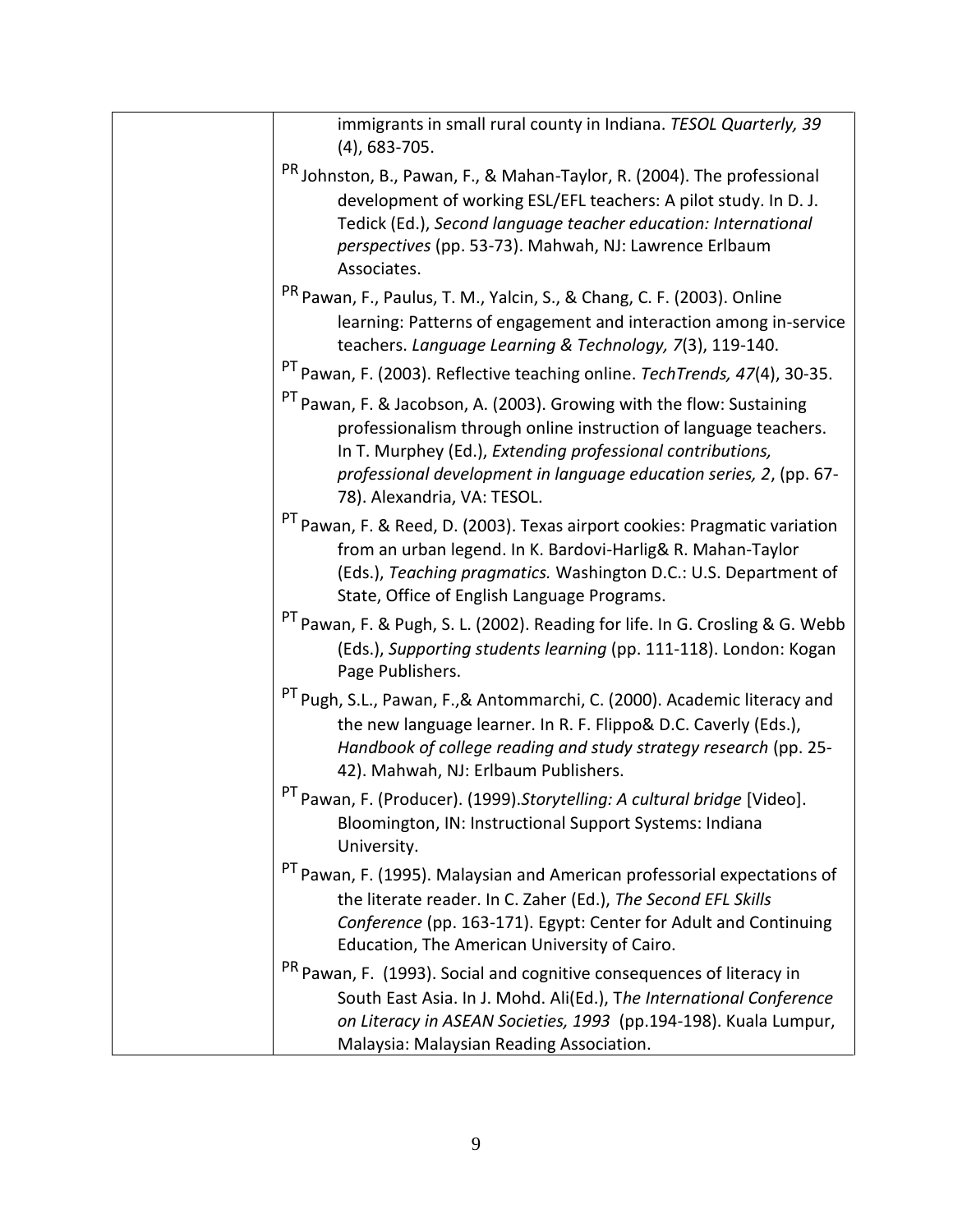|                      | <sup>PT</sup> Pugh, S. & Pawan, F. (1991). Reading, writing and academic literacy. In<br>R. F. Flippo & D.C. Caverly (Eds.), College Reading and Study<br>Strategy Programs (pp. 1-27). Newark, Delaware: IRA.<br><sup>PT</sup> Pawan, F. (1989). Literacy as a state of mind: Implications for students<br>who are non-native speakers of English. Reading Research and<br>Instruction, 28 (2), 61-64.                                                                                                                                                                                                                                                                                                                                                                                                                             |
|----------------------|-------------------------------------------------------------------------------------------------------------------------------------------------------------------------------------------------------------------------------------------------------------------------------------------------------------------------------------------------------------------------------------------------------------------------------------------------------------------------------------------------------------------------------------------------------------------------------------------------------------------------------------------------------------------------------------------------------------------------------------------------------------------------------------------------------------------------------------|
|                      |                                                                                                                                                                                                                                                                                                                                                                                                                                                                                                                                                                                                                                                                                                                                                                                                                                     |
| <b>COURSES</b>       | <b>DOCTORAL</b><br>R690 Application of Research Methods to Instructional Systems<br>п<br>Technology<br>R711 Survey of Research & Practice in Instructional Systems<br>п<br>Technology<br>D625 EFL/ESL for Adult Educators in the Global Workplace<br>٠<br>L750 International Research in the Professional Development of<br>п<br>Second/Foreign Language Teachers<br>L750 TESOL in Asia: An Alienation of Theory from Practice?<br>п<br>L750 Seminar on Non-Native Speakers of English Teachers<br>ш<br>L650 Qualitative Data Collection and Analysis<br>ш<br>L600 Issues in Second/Foreign Language Education and Literacy<br>п<br>*I supervise 5-7 doctoral students per year in different stages of their<br>dissertation research. Each student takes about 4-5 years to complete the<br>doctoral program and the dissertation. |
|                      | <b>MASTERS</b>                                                                                                                                                                                                                                                                                                                                                                                                                                                                                                                                                                                                                                                                                                                                                                                                                      |
|                      | L605 LCLE Masters Capstone Course<br>п                                                                                                                                                                                                                                                                                                                                                                                                                                                                                                                                                                                                                                                                                                                                                                                              |
|                      | L546 Mentorship and Supervision of ESL/EFL Teachers<br>ш                                                                                                                                                                                                                                                                                                                                                                                                                                                                                                                                                                                                                                                                                                                                                                            |
|                      | L544 Computer Assisted Language Learning<br>п                                                                                                                                                                                                                                                                                                                                                                                                                                                                                                                                                                                                                                                                                                                                                                                       |
|                      | L543 Teaching English in Global Contexts<br>п                                                                                                                                                                                                                                                                                                                                                                                                                                                                                                                                                                                                                                                                                                                                                                                       |
|                      | L540 ESL/EFL Approaches to Instruction and Assessment                                                                                                                                                                                                                                                                                                                                                                                                                                                                                                                                                                                                                                                                                                                                                                               |
|                      | L525 ESL Practicum<br>٠                                                                                                                                                                                                                                                                                                                                                                                                                                                                                                                                                                                                                                                                                                                                                                                                             |
|                      | L500 Issues in Language Learning and Instruction in Language<br>п                                                                                                                                                                                                                                                                                                                                                                                                                                                                                                                                                                                                                                                                                                                                                                   |
|                      | Education                                                                                                                                                                                                                                                                                                                                                                                                                                                                                                                                                                                                                                                                                                                                                                                                                           |
|                      | <b>UNDERGRADUATE</b>                                                                                                                                                                                                                                                                                                                                                                                                                                                                                                                                                                                                                                                                                                                                                                                                                |
|                      | L240 Introduction to Local & Global Engagements in English-as-a-<br>٠                                                                                                                                                                                                                                                                                                                                                                                                                                                                                                                                                                                                                                                                                                                                                               |
|                      | Foreign/Second language                                                                                                                                                                                                                                                                                                                                                                                                                                                                                                                                                                                                                                                                                                                                                                                                             |
|                      | L441/L524 Bilingual Education<br>п                                                                                                                                                                                                                                                                                                                                                                                                                                                                                                                                                                                                                                                                                                                                                                                                  |
|                      | M445/L520 Advanced methods in foreign language teaching<br>п<br>M469/L517 Advanced study in content reading and literacy                                                                                                                                                                                                                                                                                                                                                                                                                                                                                                                                                                                                                                                                                                            |
| <b>SERVICE &amp;</b> | <b>INTERNATIONAL</b>                                                                                                                                                                                                                                                                                                                                                                                                                                                                                                                                                                                                                                                                                                                                                                                                                |
| <b>CONSULTATIONS</b> |                                                                                                                                                                                                                                                                                                                                                                                                                                                                                                                                                                                                                                                                                                                                                                                                                                     |
|                      |                                                                                                                                                                                                                                                                                                                                                                                                                                                                                                                                                                                                                                                                                                                                                                                                                                     |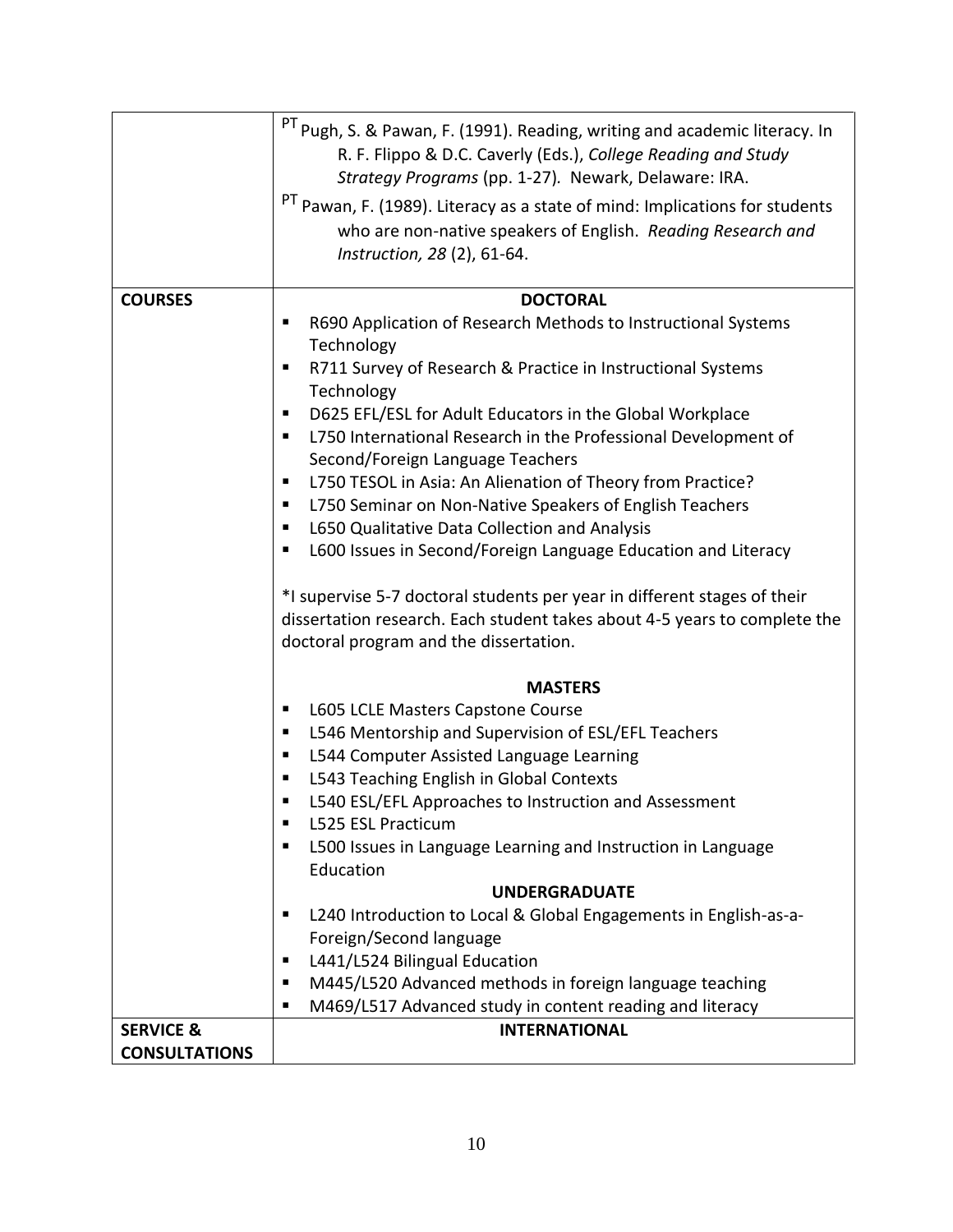|               | Beijing Normal University Preservice Teacher Mentorship Program.                                                                                                                                                                                       |
|---------------|--------------------------------------------------------------------------------------------------------------------------------------------------------------------------------------------------------------------------------------------------------|
|               |                                                                                                                                                                                                                                                        |
|               |                                                                                                                                                                                                                                                        |
|               | (May-June, 2018, 2019, 2020, 2021). Conducted intensive workshops                                                                                                                                                                                      |
|               | for BNU pre-service teachers.                                                                                                                                                                                                                          |
|               | Universiti Putra Malaysia (2020-), Serdang, Selangor, Malaysia.                                                                                                                                                                                        |
|               |                                                                                                                                                                                                                                                        |
|               | Onsite and online programmatic review of undergraduate and                                                                                                                                                                                             |
|               | graduate TESOL programs                                                                                                                                                                                                                                |
|               | South East European University (SEEU), Tetovo, Republic of North                                                                                                                                                                                       |
|               | Macedonia. (Aug. 19, 2020). Online teacher training for language                                                                                                                                                                                       |
|               | teachers for the Faculty of Languages, Cultures and Communications.                                                                                                                                                                                    |
|               | Steering Committee Member on the IU OVPIA & the World Language<br><b>Faculty Australian National University Collaborative Committee</b><br>(November 2020-). Engage in planning & implementation of<br>collaborative activities between the two units. |
|               | Beijing Normal University Center for Teacher Education Research                                                                                                                                                                                        |
|               | (CTER) (April 21, 2020). Online teacher education training workshop                                                                                                                                                                                    |
|               | for CTER faculty                                                                                                                                                                                                                                       |
|               |                                                                                                                                                                                                                                                        |
|               | <b>Chair, TESOL International Teacher Educator Special Interest (TEIS)</b><br>Section (2020-2021). Contribute to and make public teacher educator<br>policies and organizing events for its members to convene for the                                 |
|               | purposes of research, teaching and advocacy. Undertake monthly<br>webinars involving international teacher educators' research and                                                                                                                     |
|               | TEIS Facebook Page: https://www.facebook.com/tesol.teis;                                                                                                                                                                                               |
|               | <b>TESOL's YouTube Channel:</b>                                                                                                                                                                                                                        |
|               |                                                                                                                                                                                                                                                        |
|               | https://www.youtube.com/channel/UCGrtxnclsyCycsOttt4Lvg                                                                                                                                                                                                |
|               | w?view as=subscriber.                                                                                                                                                                                                                                  |
|               | Pawan's YouTube Channel:                                                                                                                                                                                                                               |
|               | https://www.youtube.com/channel/UCoDt3sQnnKP59PzjY3U                                                                                                                                                                                                   |
|               | <b>HJcw</b>                                                                                                                                                                                                                                            |
| practice. See |                                                                                                                                                                                                                                                        |
|               | Director & Principal Investigator. EFL MultiModal Program in Costa                                                                                                                                                                                     |
|               | Rica. (Aug 10, 2018-June 19, 2019). Developed, directed and                                                                                                                                                                                            |
|               | coordinated 21 online and hybrid workshops with Colegios Nocturnos                                                                                                                                                                                     |
|               | in Naranjo and Palmares in conjunction with Universidad de Costa                                                                                                                                                                                       |
|               | Rica - Sede de Occidente (21 students and six university instructors).                                                                                                                                                                                 |
|               |                                                                                                                                                                                                                                                        |
|               | International Strategic Plan, Indiana University (2009-2015). In<br>support of the plan's International Strategic Partnership goals, visited                                                                                                           |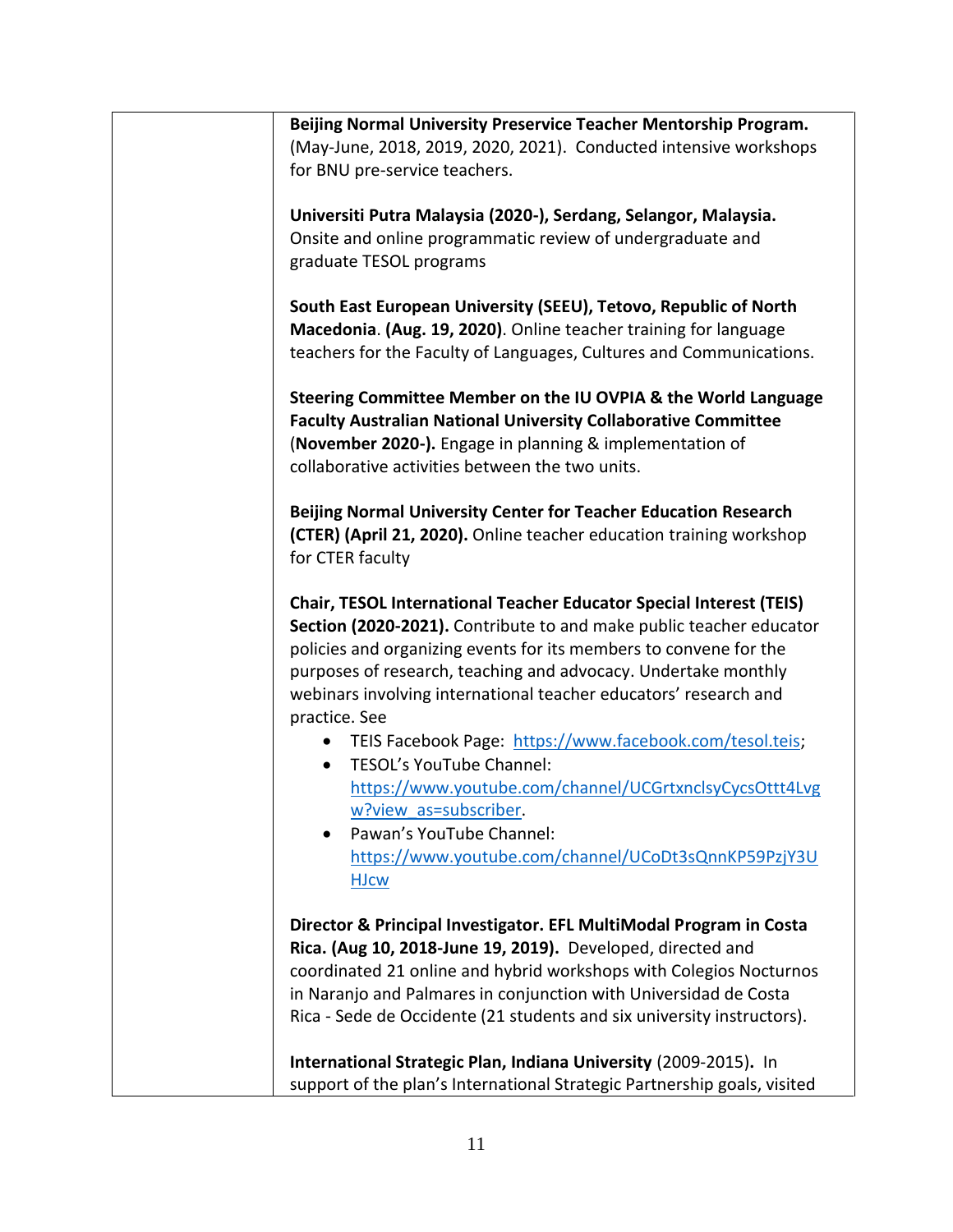| and participated in IU and School of Education initiatives and      |
|---------------------------------------------------------------------|
| partnership-building activities at the following universities:      |
| Korea (October, 2008: June and December 2009; October               |
| 2010;                                                               |
| Ewha Women's University<br>$\bullet$                                |
| • Hongik University                                                 |
| <b>Samgmyung University</b>                                         |
|                                                                     |
| Peoples Republic of China ( June, 2009; May, August -               |
|                                                                     |
| December, 2010; January, 2011; December 2013; December              |
| 2014, December, 2016)                                               |
| Tsinghua University                                                 |
| • Beijing Normal (Teaching) University                              |
| • Peking University                                                 |
| • Yunnan Normal (Teaching) University                               |
| Qu Jing Normal (Teaching) University                                |
|                                                                     |
| Taiwan (December 2008; October 2015, November, 2016)                |
| National Kaoshiung First University of Science and Technology       |
| Cheng Chi University                                                |
|                                                                     |
| Turkey (March and June 2015)                                        |
| Boğaziçi University, Istanbul                                       |
| Koç Foundation, Istanbul                                            |
|                                                                     |
| <b>TOBB University, Ankara</b>                                      |
|                                                                     |
| Kazlıçeşme/Avrupa Schools, Istanbul, Turkey (2015).                 |
| Advise and provide professional development on EFL pedagogy for the |
| non-native and native speaker of English teachers.                  |
|                                                                     |
| Consultant, Kabul Education University Project, Master's Degree in  |
| ESL Teaching (2013-2014). US Department of State grant to Indiana   |
| University, School of Education.                                    |
| Purpose: Advised through the project's use of the program I         |
| developed for the EFL/ESL Peace Corps Masters International (PCMI)  |
| as a template for the Masters program; reviewed syllabi used in     |
| course work in the project.                                         |
|                                                                     |
| <b>Member, University Coordinating Committee for Peace Corps</b>    |
| Partnership Programs. (2012-2016). Participate in annual planning   |
| conference in Washington, DC for the PCMI and other Peace Corps     |
| Partnership programs.                                               |
|                                                                     |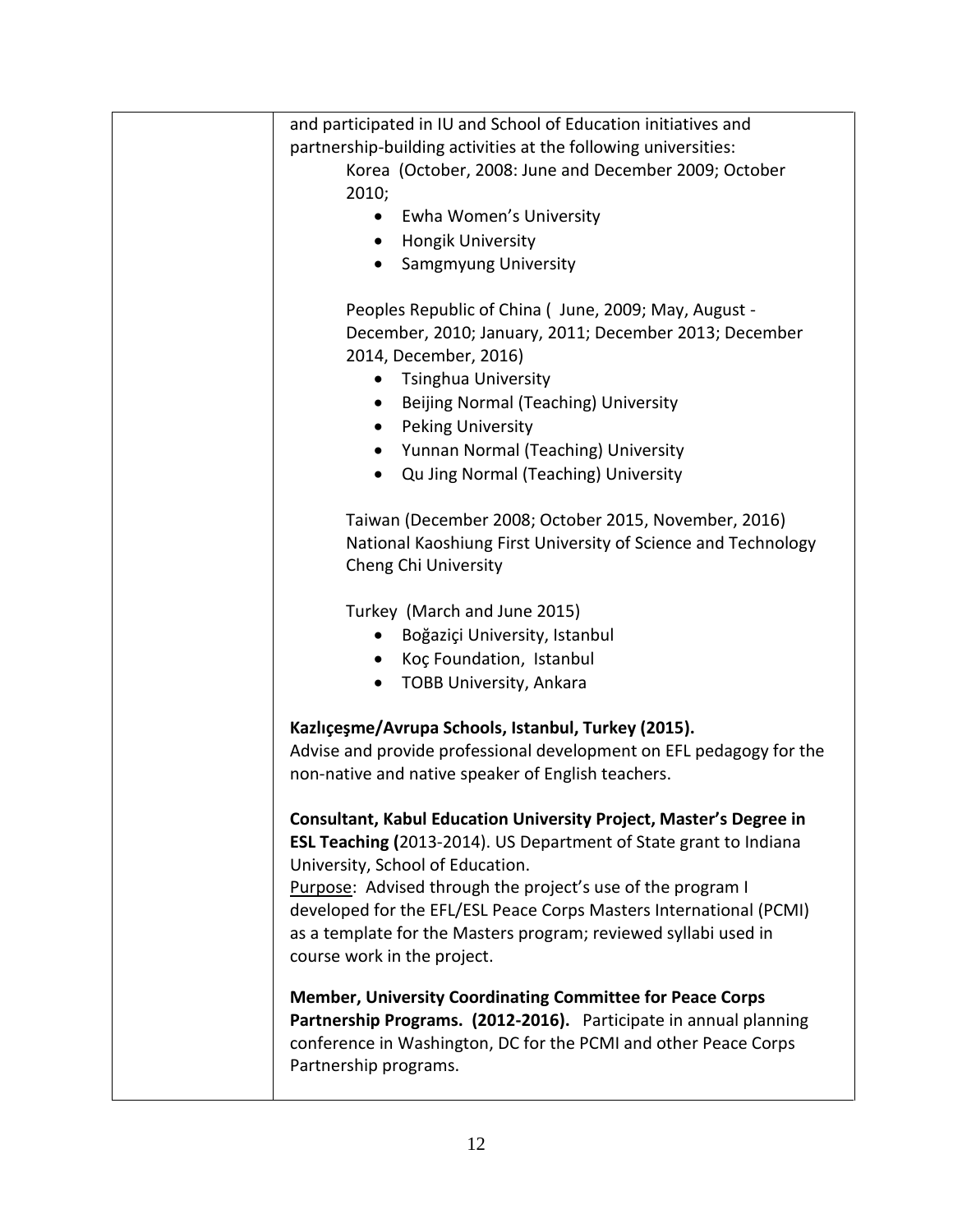| (2012 to 2018) (Online)                  | Director: EFL/ESL Peace Corps Masters International Program (PCMI)                                                                                                                                                                                                                                                                                                                                                                                                                                                                                                                                                               |  |
|------------------------------------------|----------------------------------------------------------------------------------------------------------------------------------------------------------------------------------------------------------------------------------------------------------------------------------------------------------------------------------------------------------------------------------------------------------------------------------------------------------------------------------------------------------------------------------------------------------------------------------------------------------------------------------|--|
|                                          | Responsibilities: Developed the 36-credit hour program; acquired<br>approval at multiple levels to offer the Masters program; undertook<br>recruitment (conferences and onsite visits); coordinated program with<br>help of a volunteer graduate student (rotating); advised students;<br>attend bi-annual conference of Masters International Coordinators at<br>Peace Corps Headquarters in Washington D.C.; developed a new<br>course to add to the program (L543 Teaching English in Global<br>Contexts); teach four program courses: L540; L525; L543 and L605.                                                             |  |
| the review.                              | Reviewer & Advisory Board Member, English Language Department,<br>American University of Mongolia, Ulaanbaatar, Mongolia (2013):<br>Undertook a responsive review of the Department in June of 2013 and<br>sustain advisory role to support recommendations that emerged from                                                                                                                                                                                                                                                                                                                                                    |  |
| their conferences (Wenshan, 2012, 2015). | Cheng Chi University, Taiwan, Teacher Mentor (2011, 2015):<br>Mentored with two faculty (Chin Chi & Yi Ping) from the Language<br>Education Department in the development of content-based language<br>teaching program and participated as a keynote speaker at two of                                                                                                                                                                                                                                                                                                                                                          |  |
|                                          | Malay/Bahasa Malaysia Proficiency Examiner (2003)                                                                                                                                                                                                                                                                                                                                                                                                                                                                                                                                                                                |  |
| in Macedonia.                            | Consultant, Higher Education Learning Program, Tetovo, Macedonia.<br>US Agency for International Development (2004-2010).<br>Purpose: As part of a program to establish the South East European<br>University (SEEU), assisted in the establishment of the SEEU Center for<br>English Language Training. This included developing and delivering an<br>online professional development training curriculum for SEEU ESL<br>staff, planning a summer seminar taught in Macedonia, and<br>mentoring three SEEU faculty members as Graduate Fellows at IU.<br>The Center now serves 2000 students in a university of 8,000 students |  |
|                                          | External Examiner of Dissertations for the Faculty of Language and<br>Linguistics, Universiti Malaya, Kuala Lumpur, Malaysia (2000-2003)                                                                                                                                                                                                                                                                                                                                                                                                                                                                                         |  |
|                                          | <b>NATIONAL</b>                                                                                                                                                                                                                                                                                                                                                                                                                                                                                                                                                                                                                  |  |
|                                          | Chair, TESOL's Teacher Educator Interest Section Group.<br>Responsibilities include assumes responsibility for the functions of<br>TEIS, responding to correspondence and calling meetings with the                                                                                                                                                                                                                                                                                                                                                                                                                              |  |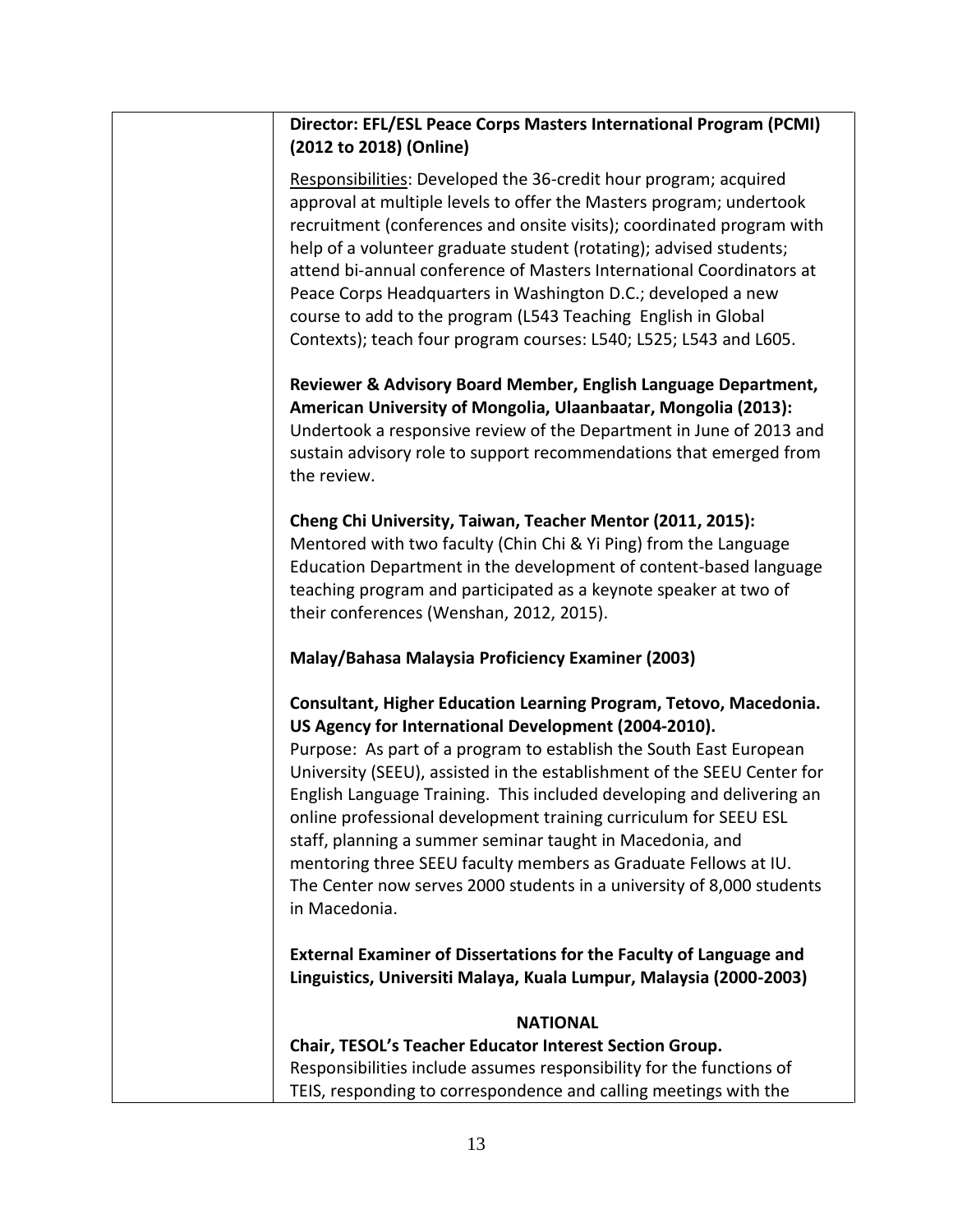| steering committee; plans the agenda for and presides at the Business<br>Meetings of TEIS; represents TEIS in making public its policy decisions;<br>serves in such capacities as may be determined or assigned by TESOL,<br>the Interest Section Council, and/or the TEIS Steering Committee;<br>submits an annual report of TEIS activities to the TESOL Executive<br>Board, and to the annual Business Meeting of TEIS; organizes and<br>publicizes annual webinar topics and recruits speakers with assistance<br>of the Chair-Elect and the Steering Committee; plans networking<br>event for TEIS members at the annual convention, solicits<br>contributions for the newsletters. |
|------------------------------------------------------------------------------------------------------------------------------------------------------------------------------------------------------------------------------------------------------------------------------------------------------------------------------------------------------------------------------------------------------------------------------------------------------------------------------------------------------------------------------------------------------------------------------------------------------------------------------------------------------------------------------------------|
| National NCATE/CAEP/TESOL Accreditation Reviewer (2012-2019):<br>Review for accreditation 12 university undergraduate, graduate and<br>ESL endorsement programs nationwide. Each school takes 8-12 hours<br>of work and the organization allocates a month for individual review<br>and collaborative meetings with other reviewers.                                                                                                                                                                                                                                                                                                                                                     |
| <b>TESOL National Standards Standing Committee, Elected member</b><br>(one of ten) (2006-2009). Met 2-3 times a year to review standards<br>developed and written for use by more than 47,000 members of the<br>TESOL organization. Was involved in the review of the Pre-K TESOL<br>Standards, Adult Language Teaching TESOL Standards and TESOL<br><b>Technology Standards</b>                                                                                                                                                                                                                                                                                                         |
| Member and Reviewer, TESOL Award for Excellence in Teaching<br>Committee (November, 2009-2010): Selected award winners.                                                                                                                                                                                                                                                                                                                                                                                                                                                                                                                                                                  |
| Editorial Board Member, Reading Teacher Journal (2000-2011):<br>Advised on suggestions for diversity articles, invited but declined to be<br>the editor for the diversity/international segment. Reviewed 2-3<br>journal manuscripts.                                                                                                                                                                                                                                                                                                                                                                                                                                                    |
| <b>Reviewer:</b><br>Research in the Teaching of English (Editorial Board Member, 2019-<br>present)<br>Journal of Teacher Education (JTE) (2012- present)<br>Language Learning and Technology Journal (2004-present)<br>Reading Teacher Journal (Editorial Board Member, 2000-2011)<br>Teacher Education Quarterly (TEQ) (2015-present)<br>Teaching and Teacher Education (2009-present)<br>TESOL Journal (2013-present)<br>TESOL Quarterly (2004-present)<br>Special Issue of the Journal for English for Academic Purposes (JEAP)                                                                                                                                                       |
| (2006)                                                                                                                                                                                                                                                                                                                                                                                                                                                                                                                                                                                                                                                                                   |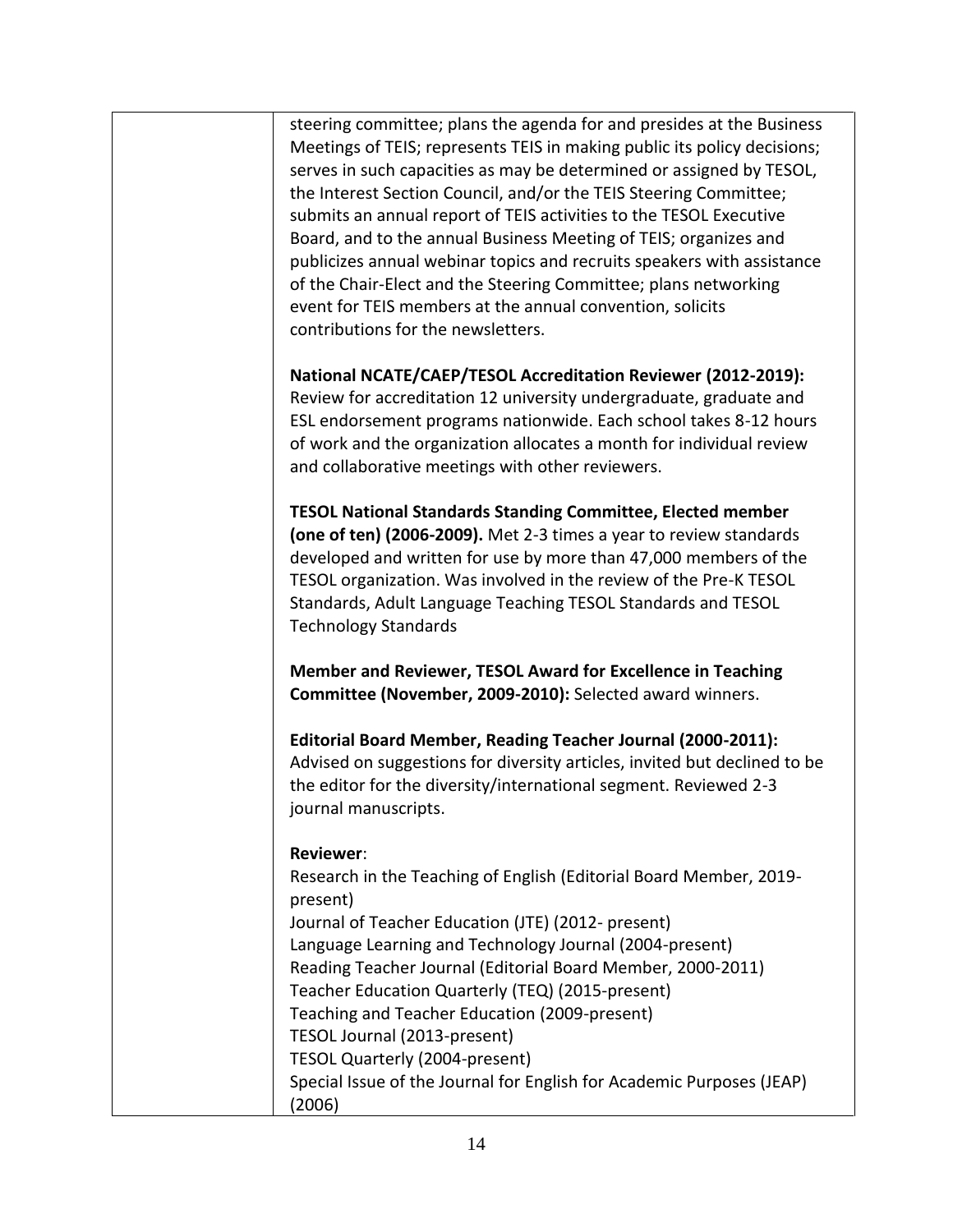## **STATE LEVEL & P-16**

**Co-Volunteer:** Along with colleague, Anne Leftwich and two of her students, we canvassed SoE faculty for their help and developed an informal and grassroot-based interdisciplinary online resource repository accessible to Indiana K-12 teachers in March 2020. The repository continues to grow and be utilized.

[https://docs.google.com/spreadsheets/d/1jmWQnyJM2nl\\_EV0NmiBG](https://docs.google.com/spreadsheets/d/1jmWQnyJM2nl_EV0NmiBG_rO9MuPUhhAD7WVI4I-76T0/edit#gid=675834129) [\\_rO9MuPUhhAD7WVI4I-76T0/edit#gid=675834129](https://docs.google.com/spreadsheets/d/1jmWQnyJM2nl_EV0NmiBG_rO9MuPUhhAD7WVI4I-76T0/edit#gid=675834129)

## **Director: EFL/ESL Professional Development via Distance Education (EPDE Certificate) (2009-July 1, 2020, Teaching and Teacher Trainer tracks); (2003-2020 – Teaching track).**

The certificates provide instructional support for practicing professionals and serve as an introduction to Masters level coursework for students interested in graduate work. I developed the 12-credit hour program (teaching track from 2003-2009 and added teacher trainer track in 2009); acquired approval at multiple levels to offer the certificate program; recruitment through conferences and onsite visits; coordinate program; advise students; identify instructors for the program's courses; and teach two courses in the program. (10- 12 students per year).

**ESL Leadership Taskforce**. Indiana Department of Education (2014- 2016). Met on a regular monthly schedule to engage in discussions on ESL issues and policies with Indiana ESL teacher leaders via online conference connection of face-to-face at MSD Lawrence Township.

**Program Director**: ESL Professional Communities for Expertise & Leadership Development (EPiC) (2009-2012) Developed a template and a proposal for the program, acquired funding; recruited ESL coordinators and participants, course instructors, coordinators; identified sites; taught one course. (24 teachers)

## **Program Director: Tandem Certification for Indiana Teachers (TACIT) Program (Face-to-face and online) (2004-2009)**

Developed a proposal for the program, acquired funding; recruited 130 participants, 5 course instructors, coordinators; identified sites; taught one course and supervised the rest; organized annual summer workshops; and undertook monthly site visits. (130 teachers)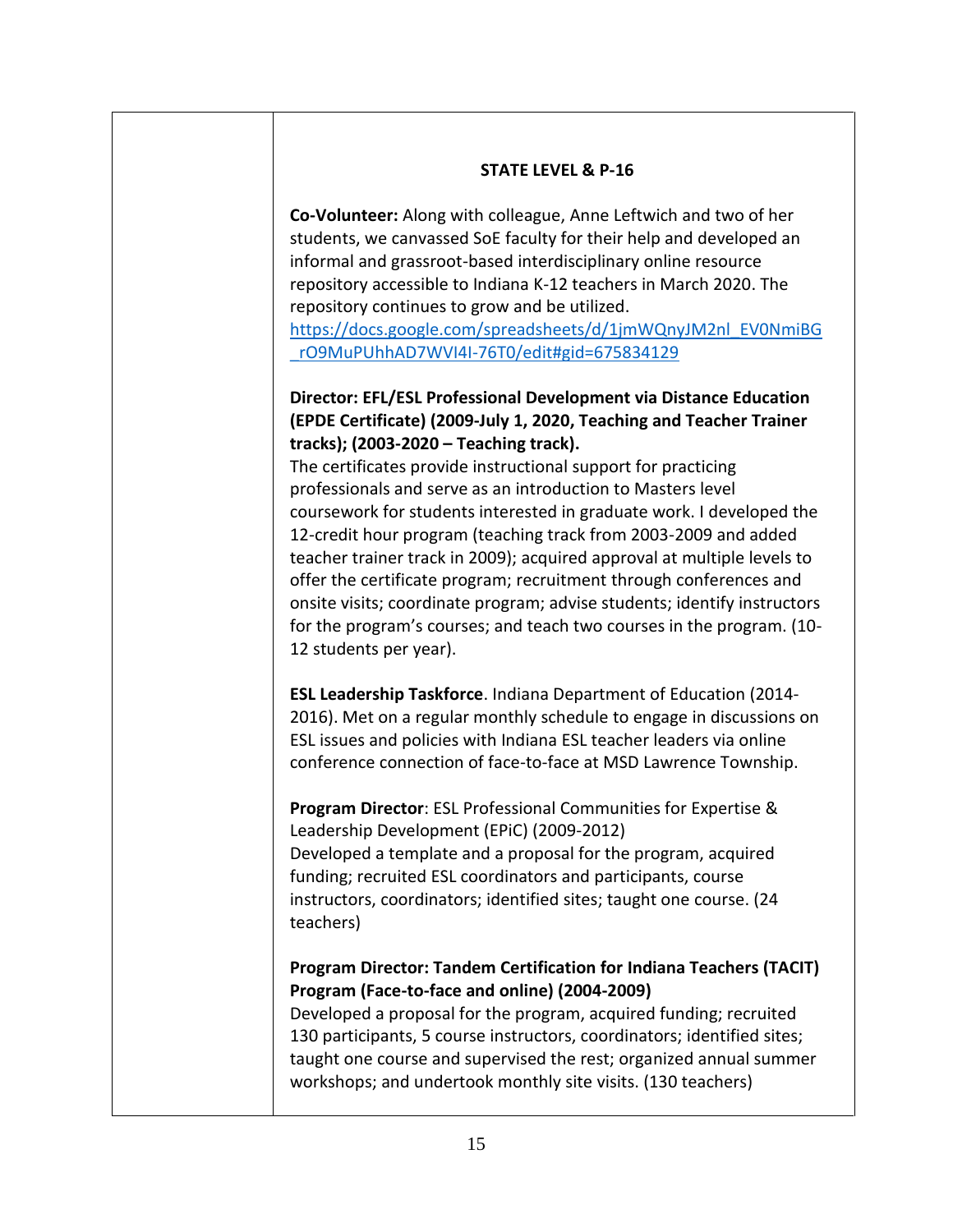| Program Director: Interdisciplinary Collaboration for Content Area<br>Teachers (ICCATs) Program (2006-2008) |
|-------------------------------------------------------------------------------------------------------------|
| Developed a proposal for the program, acquired funding; recruited                                           |
| participants, 3 course instructors, coordinators; identified sites; taught                                  |
| one course and supervised three others; organized annual summer                                             |
|                                                                                                             |
| workshops, and undertook monthly site visits. (75 Math and Science                                          |
| teachers)                                                                                                   |
|                                                                                                             |
| Program Director: Interdisciplinary Collaborative (ICP) Program                                             |
| $(2002 - 2007)$                                                                                             |
| Built an infrastructure and developed a recruitment campaign;                                               |
| refining courses and negotiating extension of federal funding for the                                       |
| program; taught one course in the program each year and supervised                                          |
| the rest; organized and led annual summer workshops, and undertook                                          |
|                                                                                                             |
| and supervised monthly visits. (180 teachers)                                                               |
| <b>ESL Licensing Consultant for Indiana University South East (IUSE)</b>                                    |
| $(2006 - 2009)$                                                                                             |
|                                                                                                             |
| Met and advised the ESL unit led by Magdalena Herdoiza-Estevez                                              |
| regarding programs offering and teacher selection for ESL licensing.                                        |
| Indiana Bicultural/Bilingual Standards Board Member (2004-2005)                                             |
|                                                                                                             |
| One of 11 authors for the state standards. Convened every 3 months                                          |
| to develop and shape the state's standards.                                                                 |
| Member, ESL Taskforce for the State of Indiana (2001-2002)                                                  |
|                                                                                                             |
| Met and raised issues with the Indiana Department of Education ESL                                          |
| staff members two times a year regarding ESL teacher instruction                                            |
|                                                                                                             |
| INSTITUTIONAL/SCHOOL/DEPARTMENT                                                                             |
|                                                                                                             |
| Advisory Board Member, Center for the Study of Global Change. The                                           |
| Hamilton-Lugar School of Global & International Studies. Indiana                                            |
|                                                                                                             |
| University (2017-present). The board contributes to policy                                                  |
| development and administration decisions on internationalization,                                           |
| global scholarship and learning.                                                                            |
|                                                                                                             |
| <b>Executive Board Member, Southeast Asian &amp; ASEAN Studies</b>                                          |
| <b>Committee, The Hamilton-Lugar School of Global &amp; International</b>                                   |
| Studies (2019-present). The board contributes to policy development,                                        |
| partnership initiatives of the center, and interdisciplinary                                                |
| engagements across campus.                                                                                  |
|                                                                                                             |
|                                                                                                             |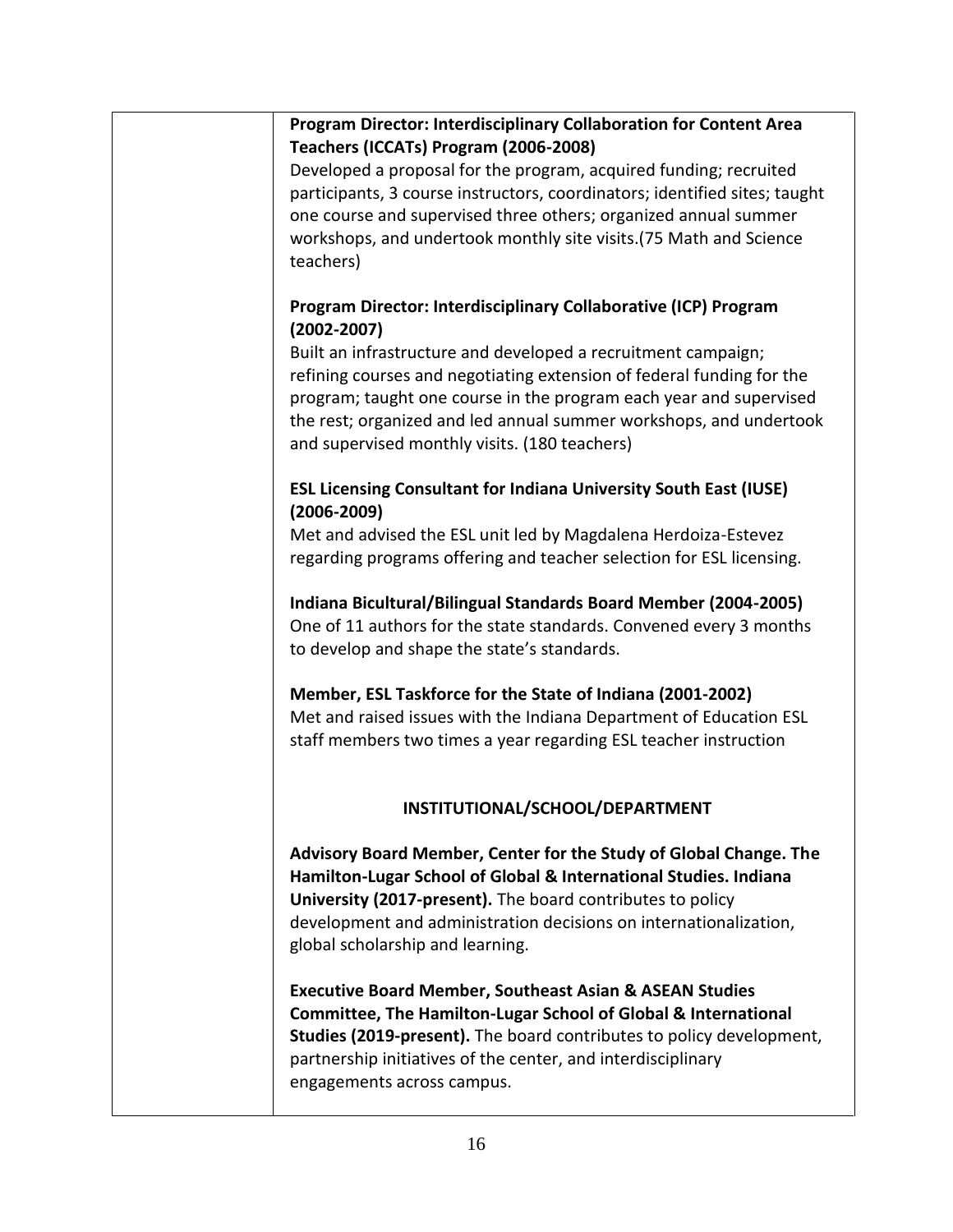| Chair, International Programs Committee, School of Education,<br>(November 2020-). Engage in and guide the committee's initiation<br>and development of policy recommendations concerning<br>international issues that impact curricula and programs with<br>international emphases.        |
|---------------------------------------------------------------------------------------------------------------------------------------------------------------------------------------------------------------------------------------------------------------------------------------------|
| Steering Committee Member on the IU OVPIA & the World Language<br><b>Faculty Australian National University Collaborative Committee</b><br>(November 2020-). Engage in planning & implementation of<br>collaborative activities on online language teaching between the two<br>units.       |
| Graduate Curriculum Committee Member (IST). (2020-).<br>Recommend courses and changes needed in graduate programs and<br>propose strategies for new curriculum initiatives. Recommend<br>equipment and other technology resources needed by the<br>department to support graduate programs. |
| Facilitator for the collaboration between IST, Global Studies at the<br>Hamilton Lugar School and IVY Tech Community College (Nov, 2020-)<br>Engaged in the development of a proposed collaboration between<br>Adult Education and IVY Tech on a certificate for its teaching staff.        |
| IST/Adult Ed Marketing Committee Member (Fall, 2021-). Develop<br>strategies and projects to showcase achievements and reach new<br>audiences. I am developing a project with OVPIA with video clips for<br>international audiences.                                                        |
| Student Awards Committee Member (IST). (2020-). Solicit<br>applications for student awards and evaluate / recommend award<br>recipients.                                                                                                                                                    |
| IST Qualifying Exams Reader (Fall, 2020-). Along with all faculty<br>members in the IST Department, read and evaluate EdD qualifying<br>exams and attend PhD students qualifying oral exams (Dossier 2).                                                                                    |
| Merit Review Committee Member (IST) (2020). Review faculty annual<br>reports and make recommendations for ratings.                                                                                                                                                                          |
| Committee member on the IST/Learning Science Certificate Program<br>in Online Teaching & Learning Practices. (Nov-Dec, 2020)<br>Deliberated with colleagues on the committee on the certificate<br>development.                                                                             |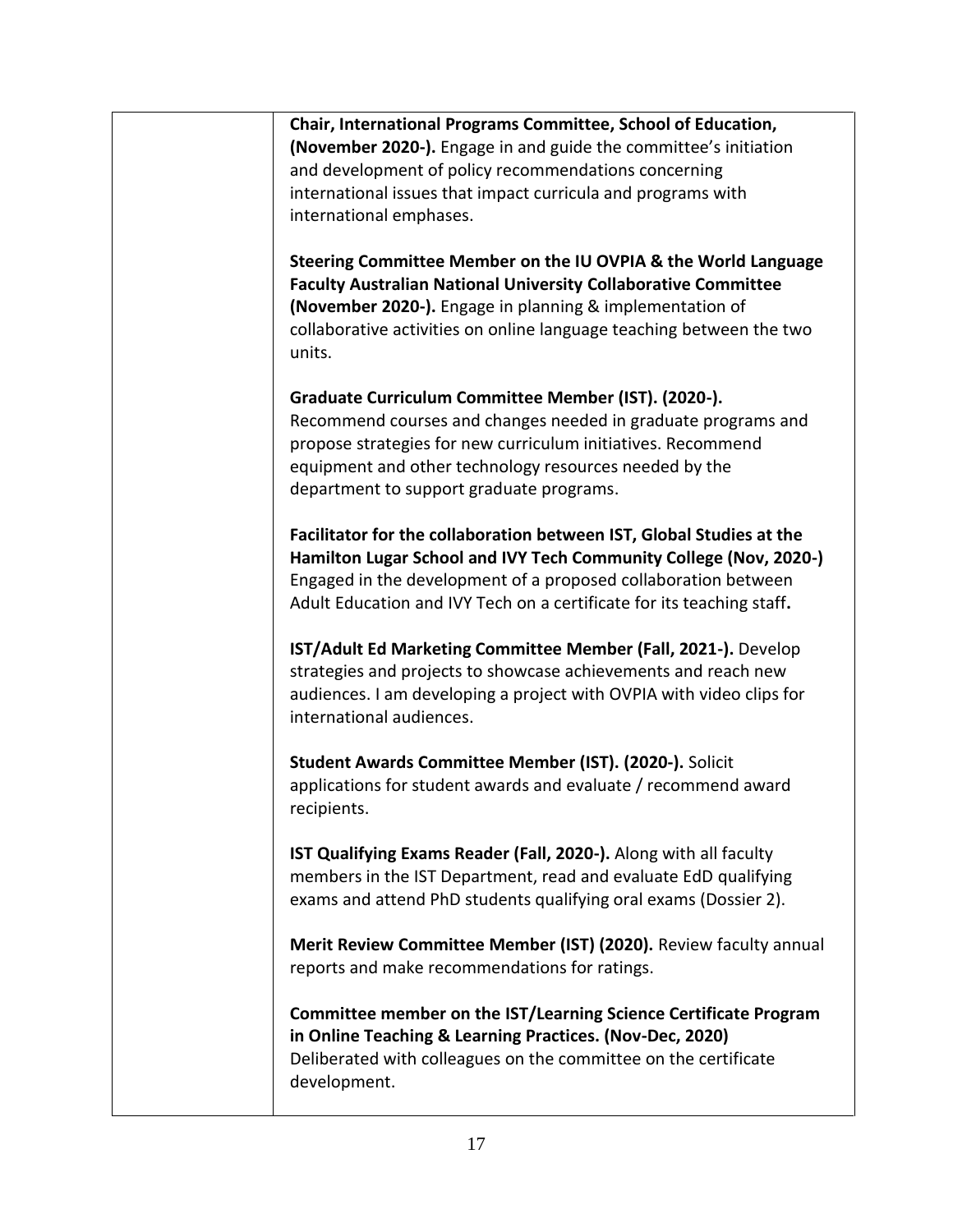| EdD Admissions Committee. Department of Literacy, Culture &<br>Language Education. (2018-2020 (up to June 30 <sup>th</sup> ). The committee<br>reviews 20-25 applications annually into the Department.                                                                                                                            |
|------------------------------------------------------------------------------------------------------------------------------------------------------------------------------------------------------------------------------------------------------------------------------------------------------------------------------------|
| <b>Admissions Committee Department of Literacy, Culture &amp; Language</b><br>Education. (2016-2019). The committee reviews masters and doctoral<br>applications (20-35 applications annually).                                                                                                                                    |
| Adhoc Committee on Committees (Jan-March, 2020). The committee<br>researched and reviewed the School of Education committee<br>structure and made recommendations to the Dean's office.                                                                                                                                            |
| Promotion & Tenure Committee (2017-2020). Evaluate and<br>deliberate on the promotion application of associate professors to full<br>professor status, and the tenure applications of assistant professors.                                                                                                                        |
| Policy Council Elected Member (2008-2010; 2014-2016) School of<br>Education (SoE); and as an elected Alternate to Member (2018 to<br>2020, May)                                                                                                                                                                                    |
| As an elected member of the School of Education governing body,<br>attended monthly meetings to discuss and make decisions on policies<br>and procedures on the IUB and IUPUI campuses.                                                                                                                                            |
| ESL Standalone License (Undergraduate), co-developer and advisor<br>(2015-present). Along with Tim Niggle, a School of Education, student<br>advisor, developed a 120-credit hour Standalone license, the first in<br>Indiana. We are taking it through the various stages of approval, with<br>an expected start of Spring 2016). |
| Chair, Committee for the evaluation of Curriculum and Instruction<br>department chair, School of Education (2018)<br>Chaired a committee of eight to undertake school-wide evaluation of                                                                                                                                           |
| the chair from the faculty, staff and student perspectives.<br><b>Member, Instructional Systems Technology Search Committee</b><br>$(2015 - 2016)$                                                                                                                                                                                 |
| Reviewed, selected and interviewed candidates for faculty<br>appointments.                                                                                                                                                                                                                                                         |
| Accreditation Writer and Compiler for the ESL In-service/Graduate<br>Teacher Program (2014-2015).<br>Attended the national meeting for accreditation, coordinated the<br>collection of materials from instructors, organized meetings in                                                                                           |
| conjunction with the Teacher Education Suite (Jill Shedd) for                                                                                                                                                                                                                                                                      |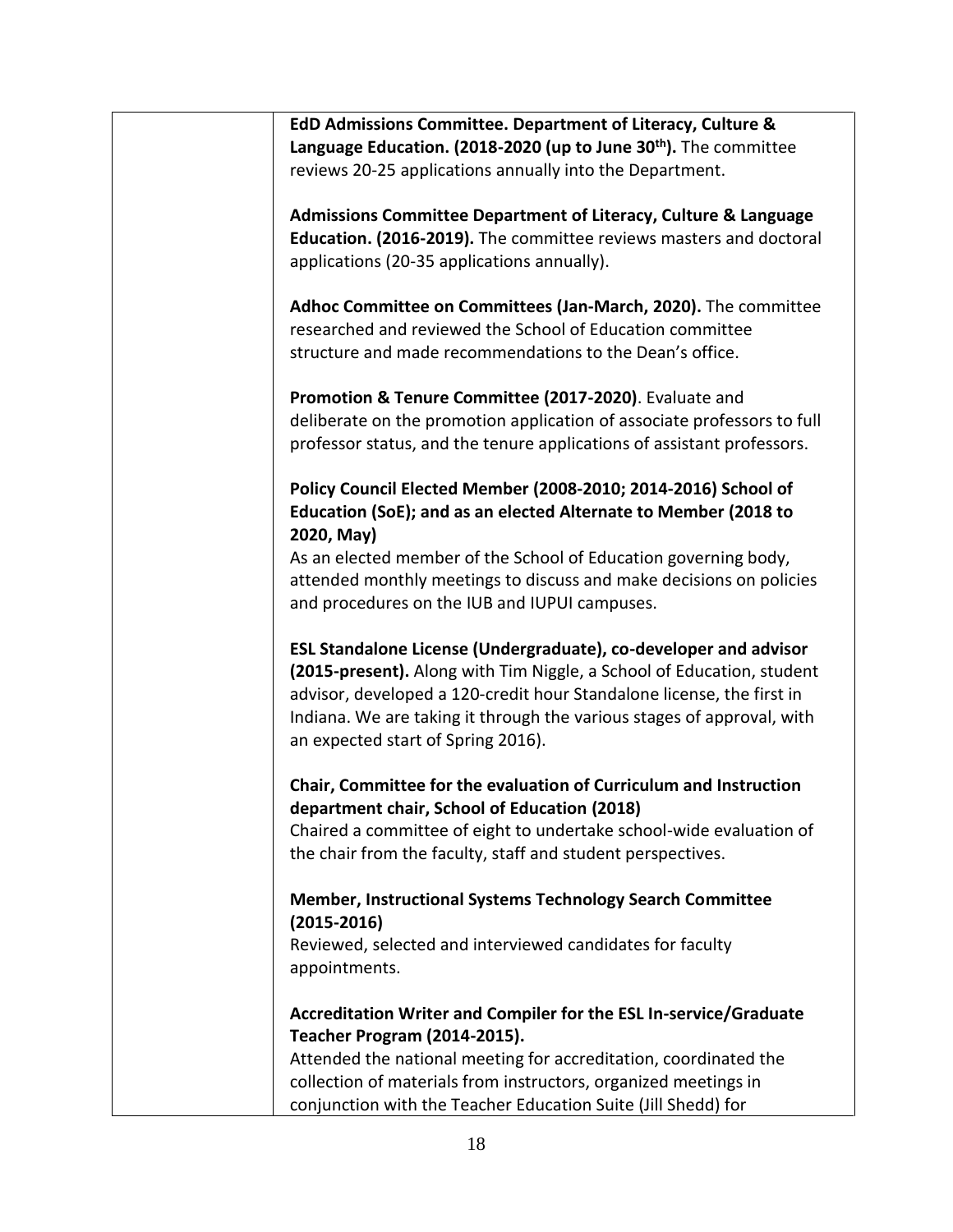| accreditation requirement alignment, compiled and wrote the           |
|-----------------------------------------------------------------------|
| application for accreditation by the national Council for the         |
| Accreditation of Educator Preparation (CAEP)                          |
|                                                                       |
| ESL / ENL Graduate Licensing/Endorsement Advisor, Literacy, Culture   |
| & Language Education (LCLE) Department, School of Education,          |
|                                                                       |
| Indiana University (2004-2019)                                        |
| In tandem with advisors in the Teacher Education Suite, reviewed      |
| applicants for ESL endorsement,                                       |
|                                                                       |
| <b>LCLE Admissions Committee Member for Peace Masters</b>             |
| <b>International, (2013-2018)</b>                                     |
| Reviewed for admission purposes, EFL/ESL Peace Corps Masters          |
|                                                                       |
| International, EPDE programs.                                         |
|                                                                       |
| LCLE Financial Aid Committee Member (Spring 2013-Spring 2014)         |
| Reviewed students' applications for funding support LCLE's five       |
| scholarship funds.                                                    |
|                                                                       |
| LCLE Merit Committee Member (2013, 2018)                              |
| Reviewed faculty annual reports.                                      |
|                                                                       |
|                                                                       |
| School of Education (SoE) Regional Schools Taskforce, Invited         |
| member (2011-2012)                                                    |
| Met monthly to make recommendations for potentially different ways    |
| to integrated field experiences into our teacher preparation programs |
| and meet the needs of the regional schools. (Organizers: Hunnicutt    |
| and Shedd)                                                            |
|                                                                       |
| Innovative Pedagogies Committee Member (August 2011-2012)             |
| Reviewed and selected proposals for the Innovative Pedagogies         |
|                                                                       |
| Initiative. The IPI provides a platform for conversations about new   |
| pedagogies among faculty groups, and opens the door for discoveries   |
| in those areas.                                                       |
|                                                                       |
| Jepsen International Scholarship Committee (2005-2011)                |
| Reviewed and selected student applications to be funded for their     |
| participation in student teaching overseas under the School of        |
| Education Global Gateways project. (Director: Stachowski)             |
|                                                                       |
|                                                                       |
| Course Advisor and Supervisor (2010-present). Supervise instruction   |
| in the following courses: L540 (EFL/ELS Approaches to Instruction and |
| Assessment), L543 (Teaching English in Global Contexts), L544         |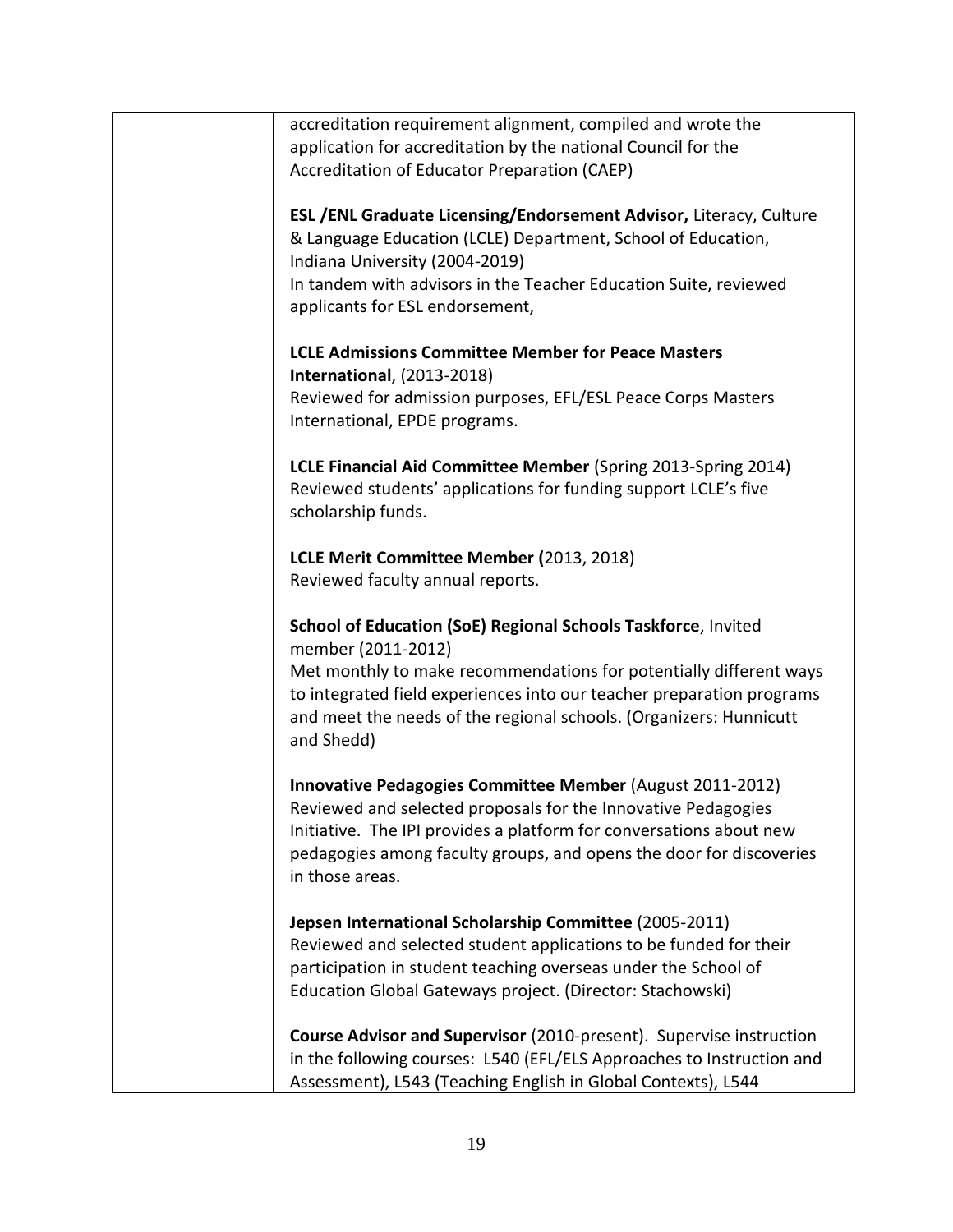|                        | (Computer Assisted Language Learning) and L546 (Mentorship and<br>Literacy Coaching of EFL/ESL Teachers.                                                                                                                          |
|------------------------|-----------------------------------------------------------------------------------------------------------------------------------------------------------------------------------------------------------------------------------|
|                        | Interim Member of the International Programs Committee (Aug<br>2009-May2010)                                                                                                                                                      |
|                        | Met and discussed issues of impact international activities and policies                                                                                                                                                          |
|                        | School of Education Research and Development Committee (2006-<br>2009).                                                                                                                                                           |
|                        | Reviewed and selected proposals submitted for the internal grant                                                                                                                                                                  |
|                        | sources namely, the Kemp, Profit (academic year and summer) and the<br>Advanced of Peace and Education                                                                                                                            |
|                        | Member of the International Exchange Affiliations Committee,<br>International Programs, Indiana University (2003-2008)<br>Reviewed applications for faculty exchanges.                                                            |
|                        | Advisory Board Member, Center for Languages of the Central Asian<br>Region (Clear), Indiana University, 2002-2007                                                                                                                 |
|                        | A founding member of the advisory committee that advises on the<br>courses and materials offered by the Center in Azerbaijani, Dari,<br>Kazakh, Kyrgyz, Mongolian, Pasto, Tamika, Tibetan, Turkish, Turkmen,<br>Uyghur and Uzbek. |
|                        | Co-Editor, LEAD-ON (Language Education at a Distance -Online News)<br>Newsletter, Language Education, School of Education (2002)<br>Co-edited news on developments and innovations in online teaching.                            |
|                        | <b>Committee Online Learning &amp; Teaching (COOT) Member (2003)</b>                                                                                                                                                              |
|                        | Engaged in committee work to enhance instructional strategies for                                                                                                                                                                 |
|                        | teaching online; facilitating interactive discussions; Collaborative<br>learning activities; managing workload/online time management,<br>online student support                                                                  |
|                        | Educational Technology Services Advisory Committee, School of<br>Education, Indiana University (2003). Advised on technology<br>incorporation at the school level.                                                                |
|                        |                                                                                                                                                                                                                                   |
| <b>PRESENTATIONS</b>   | <b>RESEARCH</b>                                                                                                                                                                                                                   |
| <b>(RESEARCH &amp;</b> | (Teaching Presentations are in the following section)                                                                                                                                                                             |
| <b>TEACHING)</b>       | Pawan, F. (2021, Nov. 13). Learning presences of language and literacy                                                                                                                                                            |
|                        | teachers in professional development. INTESOL Convention,<br>Indianapolis, Indiana. (Keynote)                                                                                                                                     |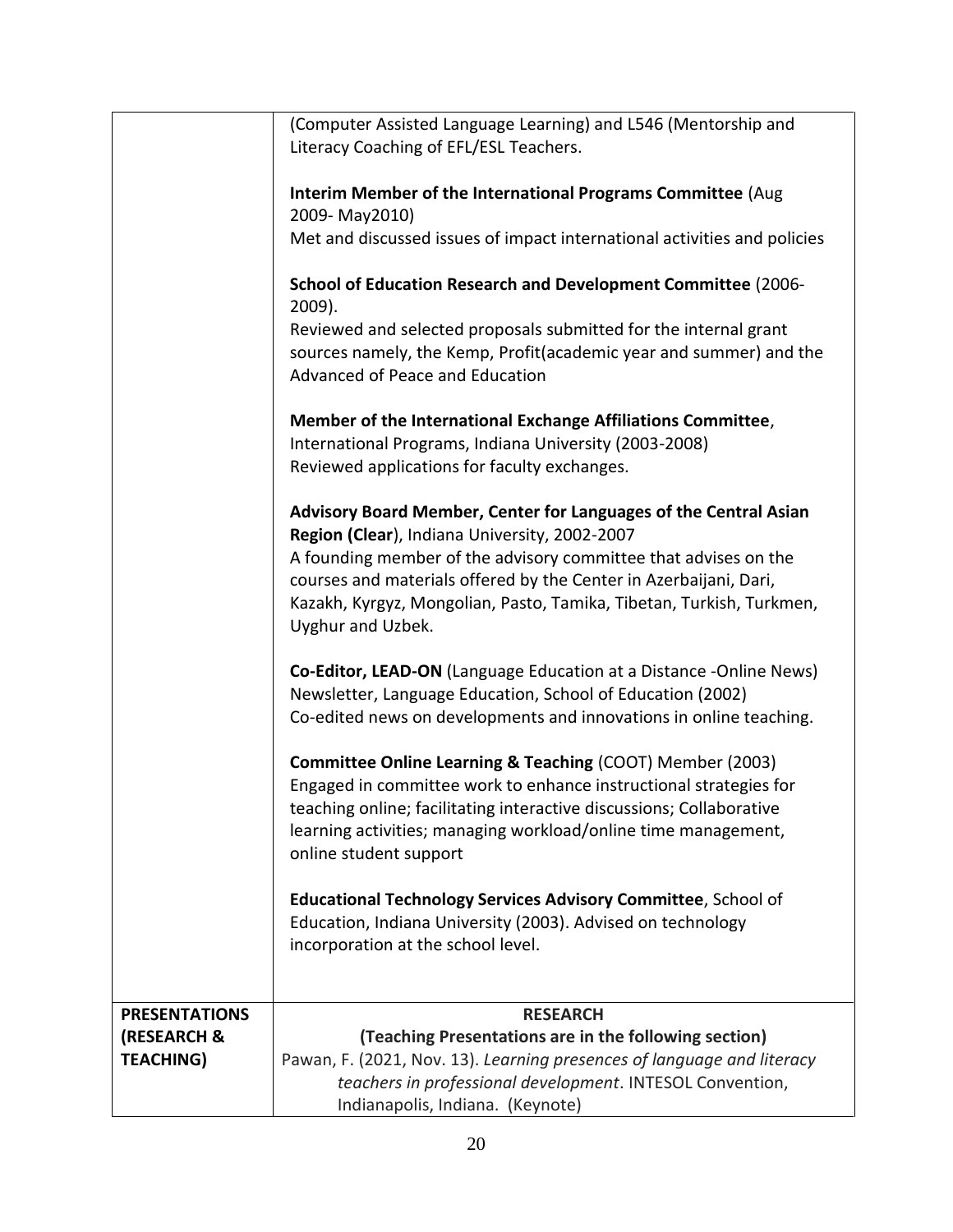| Pawan, F. (2021, Nov. 4). Culturally and linguistically inclusive online      |
|-------------------------------------------------------------------------------|
| instruction. AECT Conference, Chicago, IL.                                    |
| Pawan, F. Healey, D., Christison, M., Warren, A., Shin, J. (2021, March 27)   |
| Research into the practices of online language teacher education.             |
| TESOL International Virtual Convention.                                       |
| Pawan, F., Myers, R. & Sankaranarayanan, R. (2021, April, 21). Learning       |
| Presence: Doctoral students' patterns of online engagement. AERA              |
| Virtual International Conference.                                             |
| Pawan, F. & Sankaranarayanan, R. (2021, March 5). Learning presence of        |
| language and literacy teachers. IST Annual Conference,                        |
| Bloomington, IN.                                                              |
| Pawan, F. (2021, February 8). Teacher informal learning and the               |
| reconceptualization of ESL/EFL teachers' professional                         |
| development. English Teachers Association of Israel (ETAI)                    |
| Conference. (Virtual Conference, Keynote)                                     |
| Pawan, F., Hung, R., Sankaranarayanan, Wang, C. & Zakaria, F. (2020,          |
| Nov. 3). Online learning presence of doctoral students in language            |
| & literacy. AECT Virtual Conference.                                          |
| Pawan, F. (2020, Aug. 19). Teaching presence and student online               |
| engagement. South East European University Virtual Research                   |
| Colloquium.                                                                   |
| Pawan, F. (2020, April 21). The pedagogy of presences in online language      |
| teacher education. Beijing Normal University Virtual Research                 |
| Series.                                                                       |
| Pawan, F. (2020). Glocalization of foreign language teaching practices.       |
| American Educational Research Association (AERA) International                |
| Convention, San Francisco, USA. (Virtual)                                     |
| Pawan, F., Qu, P.T, & Zhu, M. (2019, Oct 21) Online PD for English teachers   |
| in rural Yunnan Province, China. Association for Educational                  |
| Communications and Technology Conference. Las Vegas, Nevada,                  |
| USA.                                                                          |
| Pawan, F. (2019, May 20). Glocalization and the reconceptualization of        |
| teacher learning and professional development in Minzu schools in             |
| Yunnan Province. The New Trends in Ethnic Minority Education in               |
| a Globalized World Conference. Yunnan University, Kunming,                    |
| China.                                                                        |
| Pawan, F., Ding, A., Mokko, M. & Zakaria, F. (2019, March 13). We did it      |
| our way! Self-directed and informal professional development:                 |
| Personal Learning Networks, videocase reflections & blended                   |
| professional development. TESOL International Convention                      |
| Atlanta, Georgia, USA.                                                        |
| Pawan, F., Pettitt, N., Schmitt, L., Xiong, N., Lypka & Soto, S. (2019, March |
| 13). Socially-just teacher education practices for refugee-                   |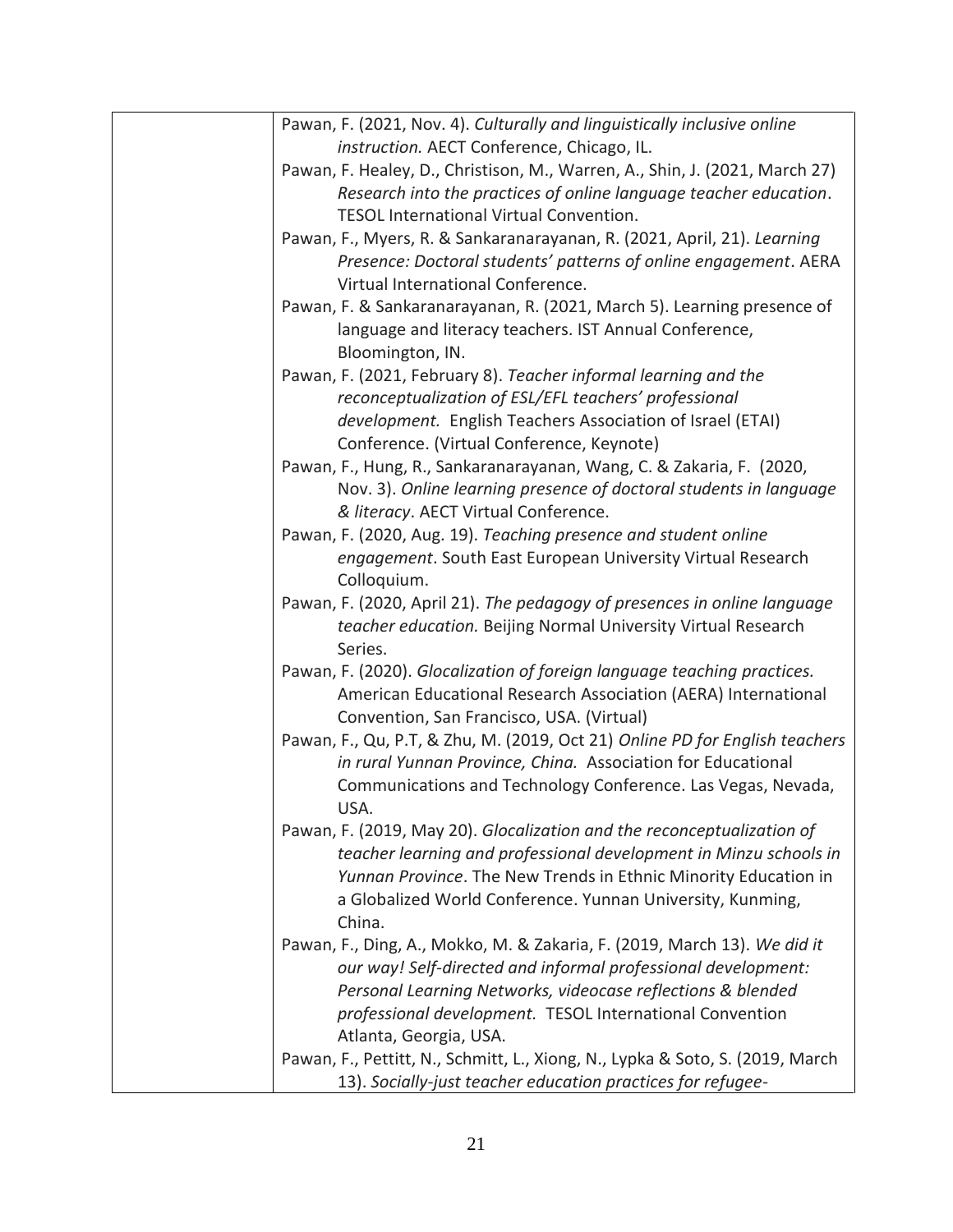| background English learners, TESOL International Convention                 |
|-----------------------------------------------------------------------------|
| Atlanta, Georgia, USA.                                                      |
| Pawan, F. (2018, October 5). Transforming instruction through               |
| "Glocalization": Waters far away will not put out nearby fires.             |
| International Conference in Literacy, Culture & Language                    |
| Education, Indiana University, Bloomington, Indiana, USA                    |
| Pawan, F., Ding, A., Mokko, M., Zakaria, F. & Smith, L. (2018, October 3).  |
| Pedagogically-driven online teacher education & professional                |
| development. International Conference in Literacy, Culture &                |
| Language Education, Indiana University, Bloomington, Indiana,               |
| <b>USA</b>                                                                  |
| Pawan, F. (2018, September 28). Multimodal instruction of English as a      |
| Foreign Language. Universidad de Costa Rica - Sede de Occidente,            |
| San Ramon, Costa Rica. (Invited)                                            |
| Pawan, F. (2018, September 28). Universal Design for Learning in the        |
| teaching of English as a Foreign Language. Universidad de Costa             |
| Rica - Sede de Occidente, San Ramon, Costa Rica. (Invited)                  |
| Pawan, F. (2018, June 7-15). The professional development of pre-service    |
| English teachers: Beijing Normal University 5-day Lecture Series.           |
| Beijing, China. (Invited)                                                   |
| Pawan, F. (2018, June 6). Teaching English to students of diverse learners. |
| Yunnan Minzu (Minority) University (Yuhua Campus), Chenggong                |
| District, Kunming, Yunnan Province, China. (Invited)                        |
| Pawan, F. (2018, June 3). Interest-driven and personalized English          |
| language instruction for heterarchical learners of the 3.0                  |
| generation. Yunnan Normal University, Kunming, Yunnan Province              |
| China. (Invited)                                                            |
| Pawan, F. (2018, May 28). Just-in-Time & "newbie-it" pedagogy for           |
| language teachers. Lijiang Normal University, Lijiang, Yunnan               |
| Province, China. (Invited)                                                  |
| Pawan, F. (2018, March 14). Research in Online Pedagogy. Paper              |
| presented as an invited speaker in a lecture series at Yunnan               |
| Normal University, Chenggong, Yunnan Province, China.                       |
| Pawan, F. (2018, March 2). Responsive pedagogical shifts in English         |
| language teacher in radically hypermediated contexts. Paper                 |
| presented as a keynote speaker at the Puerto Rico TESOL, Ponce,             |
| Puerto Rico. (Keynote)                                                      |
| Pawan, F. (2018, March 3). Water from far way does not extinguish fire      |
| nearby: Glocalized pedagogy of Chinese English Language                     |
| Teachers. Paper presented as an invited speaker at the Puerto Rico          |
| TESOL, Ponce, Puerto Rico.                                                  |
| Pawan, F. (2017, May 13). Pedagogical knowledge base of ESL and             |
| Content Area in collaboration. Paper presented as an invited                |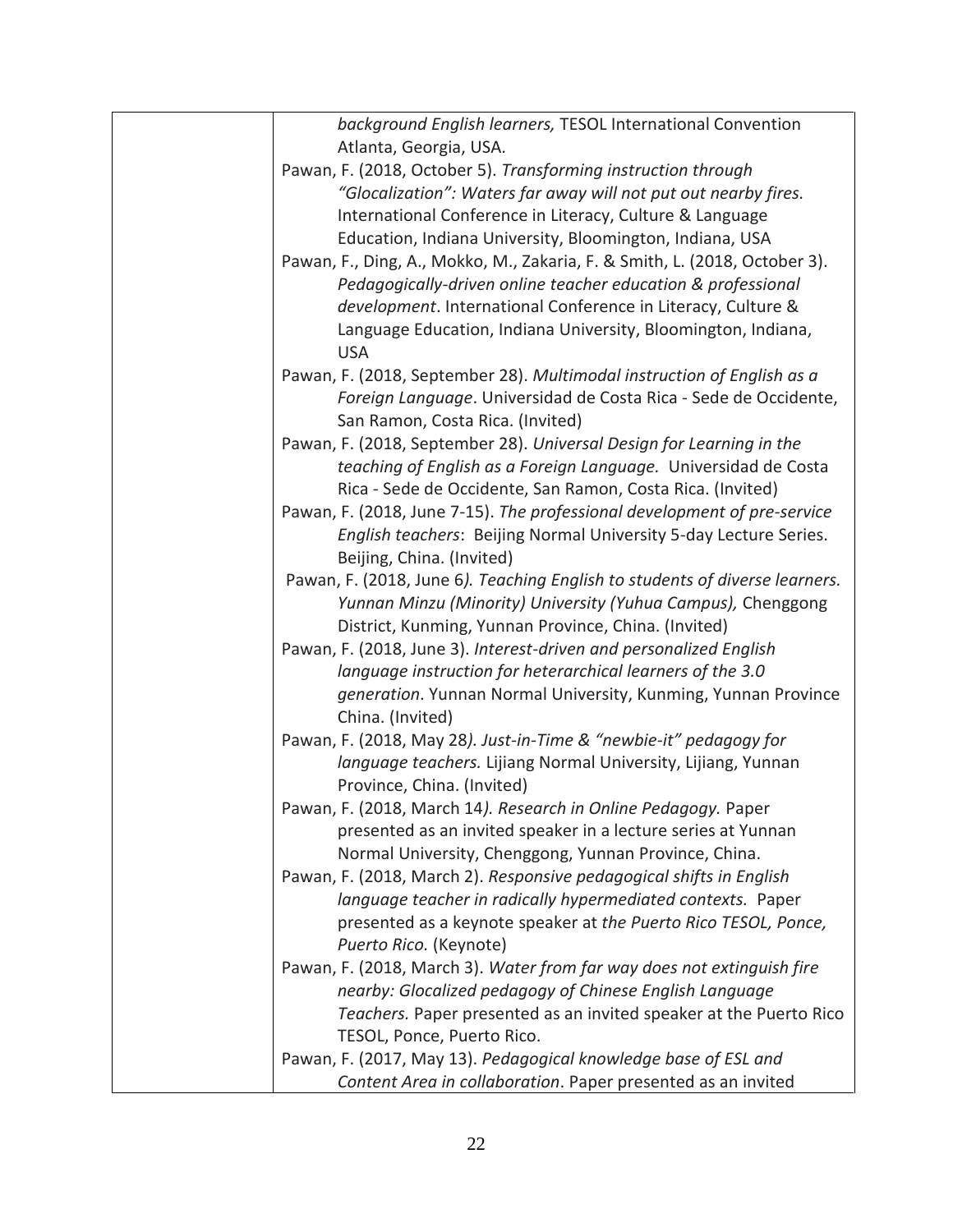| speaker at the Faculty of Education, Beijing Normal University,<br>Beijing, China. |
|------------------------------------------------------------------------------------|
| Pawan, F., Warren, A.; Park, J. & Gonzales, K. (2017, March 24). Theorizing        |
| pedagogy and practice for online English Language Teacher                          |
| Education. TESOL Conference, Seattle, WA.                                          |
|                                                                                    |
| Pawan, F. (2016, December 8). Research in the professionalization of ESL           |
| teachers. Beijing Normal University Lecture Series. Beijing, China.                |
| Pawan, F. (2016, April 8). Theorization of internationalization in ESL/EFL         |
| teaching. Paper presented at the TESOL International Conference,                   |
| Baltimore, MD.                                                                     |
| Pawan, F. (2015, October 15). Problematization research of English                 |
| language teaching pedagogies. Paper presented at the Eleventh                      |
| Annual Wenshan International Conference. Taipei, Taiwan.                           |
| (Invited)                                                                          |
| Pawan, F. (2015, April 16). Foreign Ways, Chinese Meanings: Impact of              |
| Western-Based Education on Chinese English Language Teachers.                      |
| American Educational Research Association Conference. Chicago,                     |
| Illinois.                                                                          |
| Pawan, F., Park, J., Warren, A. & Wiechart, K. (2015, March, 26). Oz               |
| behind the Curtain: Pedagogy utilized in online graduate                           |
| instruction. TESOL Conference, Toronto, Canada.                                    |
| Pawan, F. (2015, March 7). Reflective research of native and non-native            |
| English Speaker Teachers in the Kazlıçeşme district schools,                       |
| Istanbul, Turkey. Boğaziçi University, Istanbul, Turkey.                           |
| Pawan, F. (2013). The impact of western-training on Chinese ELTs.                  |
| Language Teacher Education Conference, George Washington                           |
| University, Washington, D.C.                                                       |
| Pawan, F. (2013). Collaboration in the school-based professional                   |
| development program for Chinese English Language teachers.                         |
| INTESOL Conference, Indianapolis, IN.                                              |
| Pawan, F. (2012). Comparisons of the ESLT and CAT ELL instructional                |
| knowledge. INTESOL Conference, Indianapolis, IN.                                   |
| Pawan, F. (2012). Content area teachers and instructional scaffolding for          |
| ELLs. INTESOL Conference, Indianapolis, Indiana.                                   |
| Pu, H. & Pawan, F. (2011, June). Global pedagogy, local meanings: Toward           |
| the glocalization of Communicative Language Teaching in the                        |
| classrooms of western-trained Chinese EFL teachers. NAFSA:                         |
| Association of International Educators, Vancouver, Canada.                         |
| Pawan, F. (2011, May). A comparative study of "jiaoyanzu" and individual           |
| Chinese EFL teacher reflections on practice. Language Teacher                      |
| Education Conference, Minneapolis, Minnesota.                                      |
| Pawan, F. (2010, Nov.). Partnerships in educational research for advocacy.         |
| International Conference on the Mission of Educational Research                    |
| in Changing Societies. Peking University, Beijing, China.                          |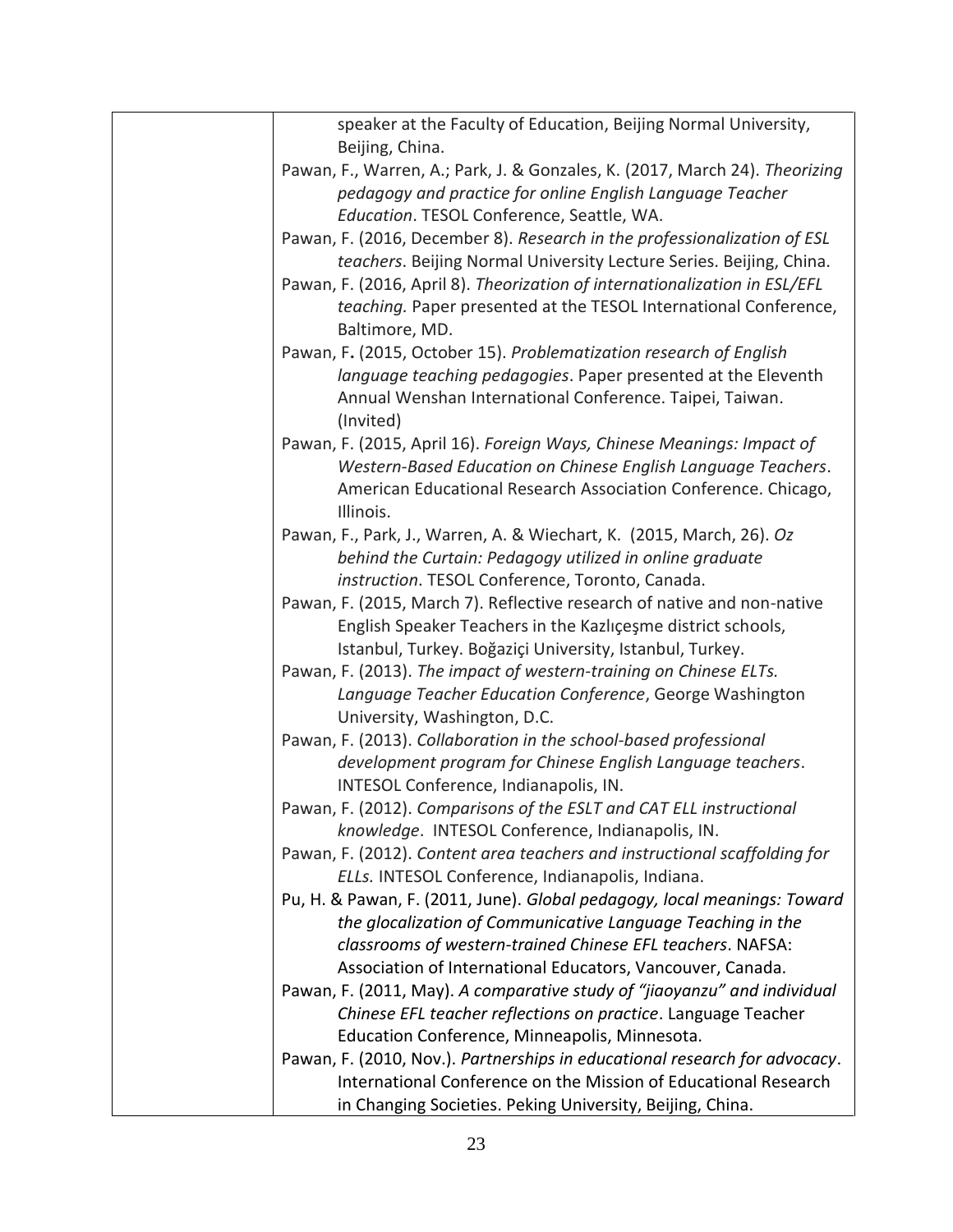| Pawan, F. (2010, Aug.). Research in the professional development of         |
|-----------------------------------------------------------------------------|
| teachers of linguistically diverse learners. Yunnan Normal                  |
| University, Kunming, China. (Invited)                                       |
| Pawan, F. (2010, April). Research into the EFL Chinese standards and its    |
| balancing act of the old and the new. International Conference on           |
| the Teaching of English to Speakers of Other Languages (TESOL),             |
| Boston, MA.                                                                 |
| Pawan, F. & Ortloff, J. (2010, April). Interactional and organizational     |
| factors in interprofessional collaboration. International                   |
| Conference on the Teaching of English to Speakers of Other                  |
| Languages (TESOL), Boston, MA.                                              |
| Pawan, F. & Ortloff, J. (November. 2009). Internal and external factors of  |
| ESL and Content Area teacher collaboration. Literacy, Culture and           |
| Language Education Student-led Symposium. School of Education               |
| Indiana University.                                                         |
| Pawan, F. (2009, June). A qualitative research into English and content     |
| area teachers' knowledge of language instruction, Tsinghua                  |
| University, Beijing.                                                        |
| Pawan, F. (2009, April). ESL and Content area teachers' knowledge of        |
| instruction for English Language learners. American Education               |
| Research Association (AERA), San Diego, California                          |
| Pawan, F. (2009, April). Sustaining the challenge: ESL-as-a-Second          |
| language and Content Area Teacher Collaboration. Poster session             |
| at the American Education Research Association (AERA), San                  |
| Diego, California.                                                          |
| Pawan, F. (2008, December). Content area teachers' development of           |
| knowledge in ELL instruction. International Conference on Applied           |
| Linguistics and Foreign Language Instruction, Kaohsiung, Taiwan.            |
| (Keynote invitation)                                                        |
| Pawan, F. (2008, October). Online collaborative professional development    |
| for English Language Teachers: A research report. Korea                     |
| Association of Multimedia-Assisted Language Learning (KAMALL),              |
| Seoul, Korea. (Keynote Invitation)                                          |
| Pawan, F. (2008, December). Instructional and student factors mediating     |
| online collaboration amongst English Language Teachers: A                   |
| research report. Computer Assisted Language Learning Seminar,               |
| Chengchi University, Taipei, Taiwan. (Guest Lecture).                       |
| Pawan, F. (2008, April). ESL and content area teachers' pedagogical         |
| content knowledge. International Conference on the Teaching of              |
| English to Speakers of Other Languages (TESOL), New York.                   |
| Pawan, F. (2008, February). Responsive evaluation as community-based        |
| <i>literacy research</i> . National Council of Teachers of English Assembly |
| for Research (NCTEAR), Bloomington, Indiana.                                |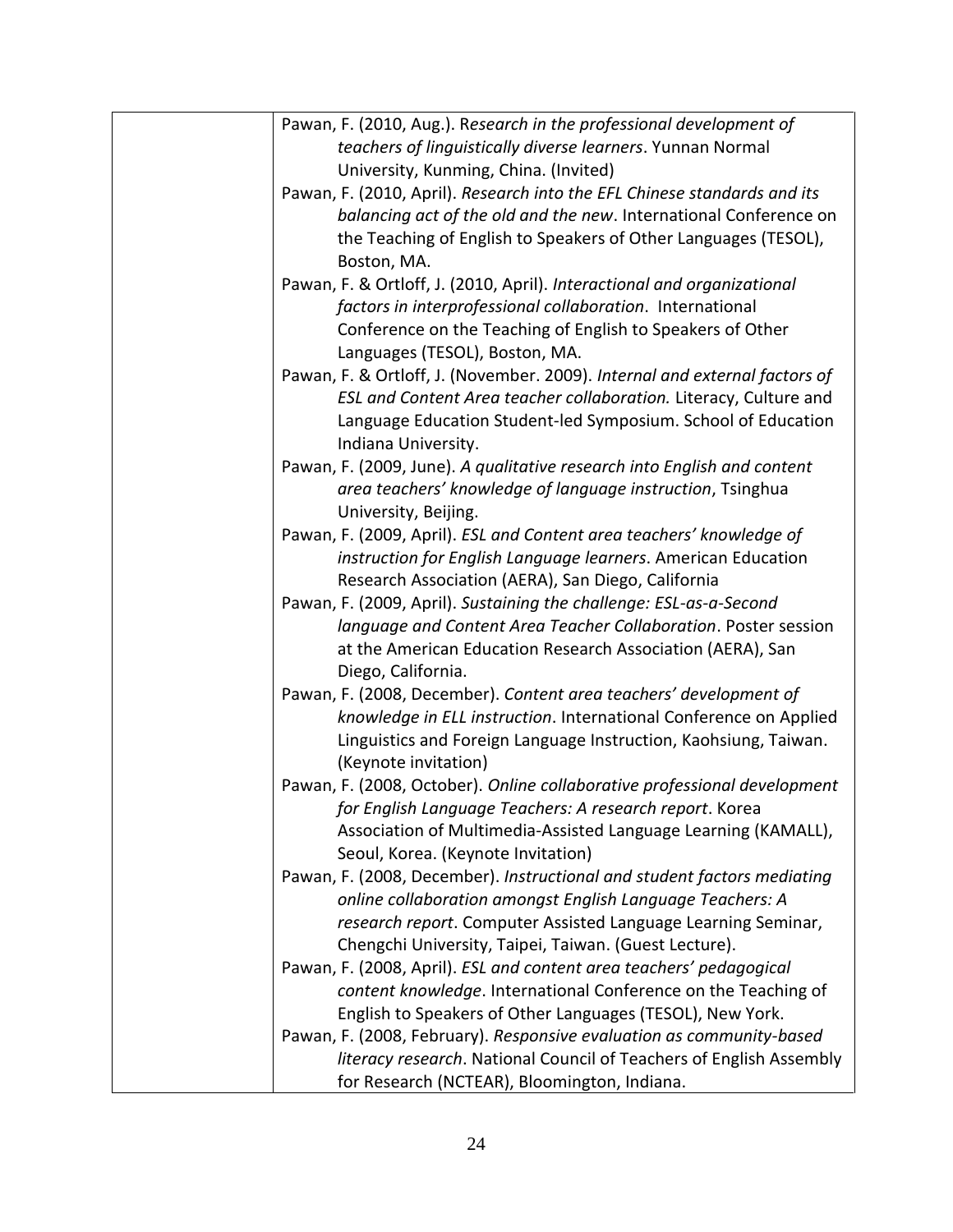| Pawan, F. (2007, April). Content area teachers and scaffolded instruction |
|---------------------------------------------------------------------------|
| for English Language Learners. Annual Conference of American              |
| Educational Research Association (AERA). Chicago.                         |
| Pawan, F. (2007, April). Dimensions of complexity: ESL and content-area   |
| teachers' knowledge of English Language Learner Instruction.              |
| Annual Conference of American Educational Research Association            |
| (AERA). Chicago.                                                          |
| Pawan, F. (2006, June). Responsive evaluation of language services for    |
| newcomers. Conference on Ethnographic and Qualitative                     |
| Research in Education (EQRE), Cedarville, Ohio.                           |
| Pawan, F., & Craig, D.A. (2005, June). The problematization of ESLTs      |
| and CATs interdisciplinary collaboration. Biennial Language               |
| Teacher Education Conference, Minneapolis, Minnesota.                     |
| Pawan, F. & Craig, D. A. (2005, May). ESL and content area teacher        |
| collaboration: Issues of interogation in ELL instruction.                 |
| Conference on Research and Teaching Language in Critical                  |
| Times, Bloomington, Indiana.                                              |
| Pawan, F. (2004, October). Teaching interventions and student-            |
| mediating factors in online collaborative among in-service                |
| teachers. International Society for the Scholarship of Teaching           |
| and Learning (ISOTL), Bloomington, Indiana.                               |
| Pawan, F., Yalcin, S. & Kou, X. (2004, April). Online teaching            |
| interventions and their effects on the collaborative interactions         |
| of language teachers. Annual Conference of American                       |
| Educational Research Association (AERA), San Diego, California.           |
| Pawan, F., Paulus, T.M. & Yalcin, S.(2003, March). Patterns of online     |
| collaboration among language teachers. International                      |
| Conference on the Teaching of English to Speakers of Other                |
| Languages (TESOL), Baltimore, Maryland.                                   |
| Johnston, B., Pawan, F. & Mahan, R. (2001, May). Teacher identities in    |
| language teaching. Second International Conference on                     |
| Language Teacher Education, Minneapolis, Minnesota.                       |
| Pawan, F. (2001, May). Teachers' ways of knowing and teaching in the      |
| new millennium. Research and Practice in Language Teacher                 |
| Education, Minneapolis, Minnesota.                                        |
| Muench, C. & Pawan, F. (1997, March). Native speakers' judgments on       |
| the politeness of non-native speakers' telephone messages.                |
| International Conference on the Teaching of English to                    |
| Speakers of Other Languages (TESOL), Orlando, Florida.                    |
| Pawan, F. (1996, June). Malaysian and American professors'                |
| expectations of successful graduate students: A comparative               |
| study. NAFSA International Educators Conference, Phoenix,                 |
| Arizona.                                                                  |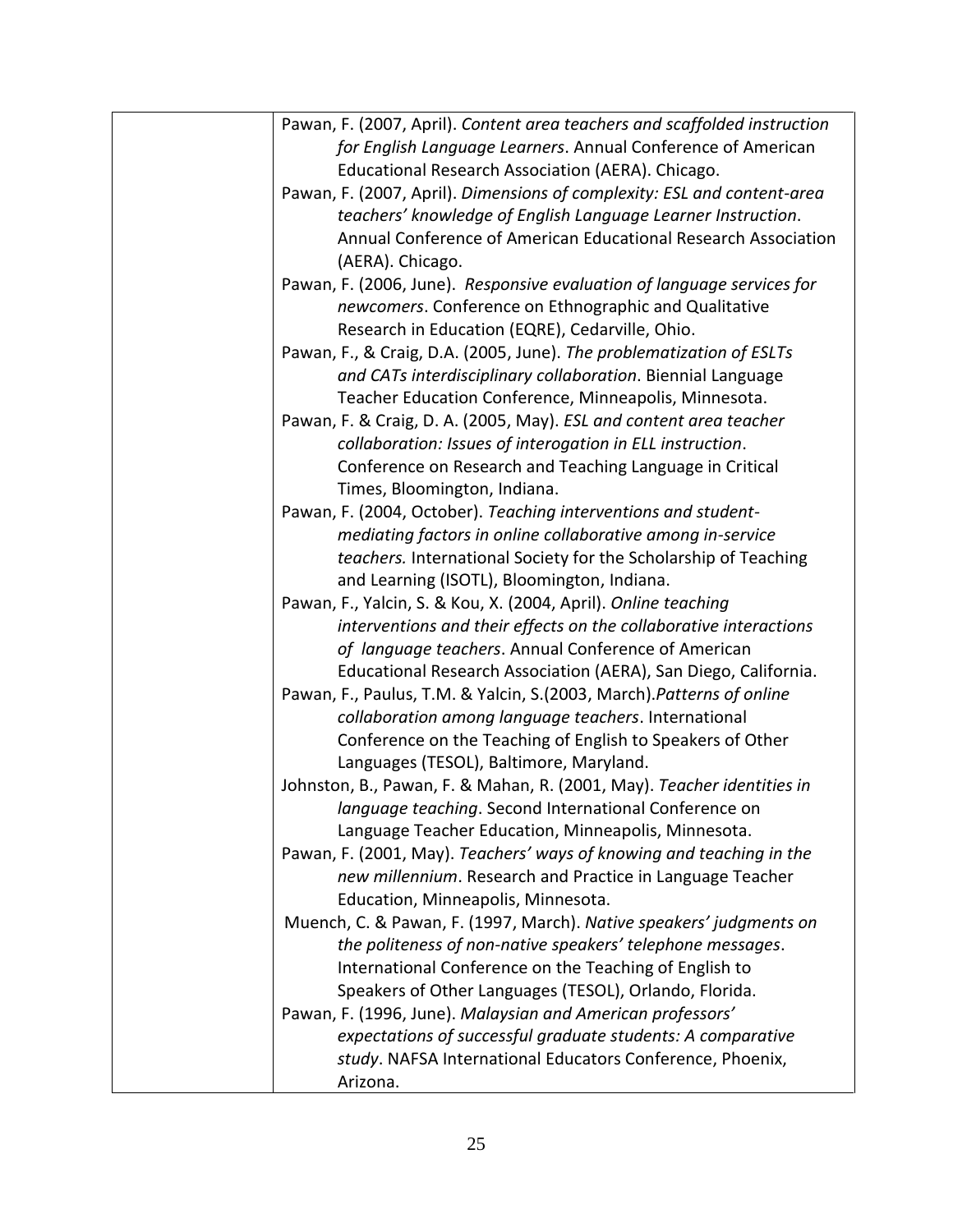| Pawan, F. (1996, March). Waterface: Preservation of honor in                                                                      |
|-----------------------------------------------------------------------------------------------------------------------------------|
| interpersonal relationships in a Malaysian professional setting.                                                                  |
| International Conference on the Teaching of English to                                                                            |
| Speakers of Other Languages (TESOL), Chicago, Illinois.                                                                           |
| Pawan, F. (1995, December). Malaysian and American professorial                                                                   |
| expectations of the literate reader. American University of                                                                       |
| Cairo Second International Reading Conference, Cairo, Egypt.                                                                      |
| Hughes-Wilhelm, K. & Pawan, F. (1996, November). Maintaining the                                                                  |
| delicate balance between professional and personal                                                                                |
| relationships while teaching in South East Asian university                                                                       |
| environments. MidWest TESOL/NAFSA Conference, St. Louis,                                                                          |
| Missouri.                                                                                                                         |
| Pawan, F. (1992, July). Social and cognitive consequences of literacy in                                                          |
| South East Asian communities. Malaysian Reading                                                                                   |
| AssociationConference, Kuala Lumpur.                                                                                              |
| Pawan, F. (1992, May). Accommodating L2 writing expectations and                                                                  |
| resulting abilities in L1 situations. Malaysian English Language                                                                  |
|                                                                                                                                   |
| Teacher Association Conference, Kuala Lumpur.                                                                                     |
| Pawan, F. (1989, June). Cultural literacy in teacher expectations.                                                                |
| Summer Reading Conference, Indiana University, Bloomington,                                                                       |
| Indiana.                                                                                                                          |
| <b>TEACHING</b>                                                                                                                   |
|                                                                                                                                   |
|                                                                                                                                   |
| Pawan, F. (May 13, 2021). The online medium and the                                                                               |
| reconceptualization of language teachers' professional                                                                            |
| development. IU/ANU joint virtual colloquium.                                                                                     |
| Pawan, F., Daley, S., Kou, X. & Bonk, C. (July 27, 2021). Motivating English                                                      |
| language learners online. TESOL International Virtual Convention.                                                                 |
| Leinonen, S. (Feb 16, 2021. Finnish teachers and collaborative teaching.                                                          |
| Interview by F. Pawan. In TESOL Teacher Educator Webinar Series.                                                                  |
| YouTube: https://youtu.be/uc-zzvd1m8g                                                                                             |
| Aymen, E. & Mansour, C. (December 21, 2020). Lessons from Africa:                                                                 |
| Teacher development through Language Teacher Associations.                                                                        |
| Interview by F. Pawan. In TESOL Teacher Educator Webinar Series.                                                                  |
| YouTube: https://youtu.be/NXos-eysyXs                                                                                             |
| Pawan, F. (November 29, 2020). Professional development of EFL/ESL                                                                |
| Professionals, AMA/Korea TESOL Webinar.                                                                                           |
| Razali, B. (2020, October, 22). Malaysian English language teachers & the                                                         |
| "web of conundrums" in using technology in teaching process                                                                       |
| writing. Interview by F. Pawan. In TESOL Teacher Educator                                                                         |
| Webinar Series. YouTube: https://youtu.be/lwHJRoBMM Q                                                                             |
| Kareva, V. & Simjanovska, E. (2020, August 17) Impact of blended and<br>online teaching on North Macedonian student satisfaction. |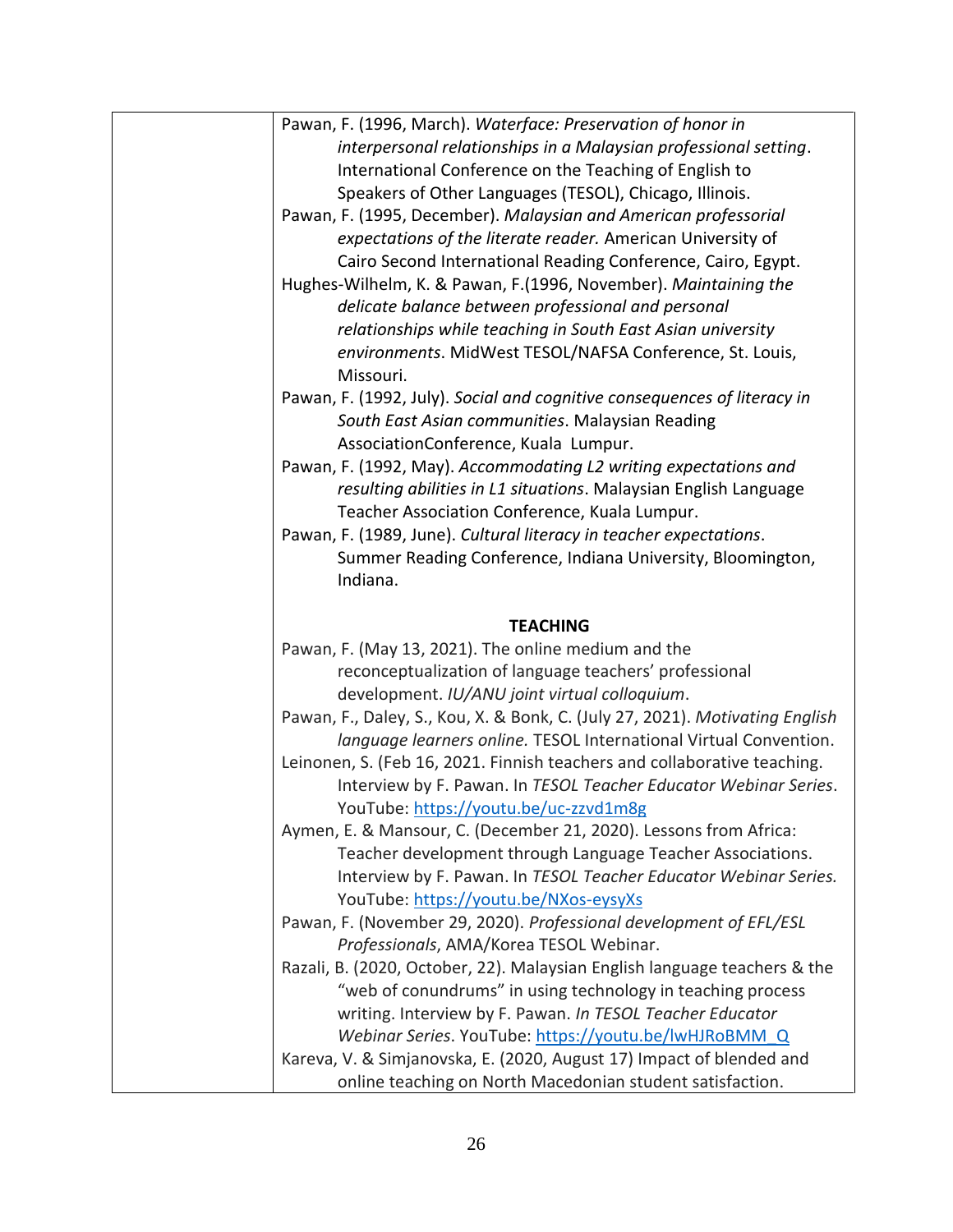| Interview by F. Pawan. In TESOL Teacher Educator Webinar Series.          |
|---------------------------------------------------------------------------|
| YouTube: https://youtu.be/4fn9rAzmvAk.                                    |
| Gamboa, R., Morales, H. & Ramirez Casalvolone. (2020, June 25). Costa     |
| Rican EFL pre-service and in-service EFL teacher reflections on           |
| identity as Non-Native Speaker Teachers (NNESTs). Interview by F.         |
| Pawan. In TESOL Teacher Educator Webinar Series. YouTube:                 |
| https://youtu.be/vE62Q040Mpw                                              |
| Power-Carter, S. (2020, June 17). Languaging Blackness. Interview by F.   |
| Pawan. In TESOL Teacher Educator Webinar Series.                          |
| Pawan, F. (2020, May 24). Motivation through nurturing ELL student        |
| engagement and success online. Indiana University's Office of             |
| School Partnerships and Indiana University High School.                   |
| Pawan, F. (2020, May 15). Serving English learners in a distance learning |
| environment. National Association of ESEA State Program                   |
| Administrators Conference.                                                |
| Qiang, W. (2020, May 29): Chinese English teachers' public teaching       |
| lessons and teaching competitions. Interview by F. Pawan. In              |
| <b>TESOL Teacher Educator Webinar Series, YouTube:</b>                    |
| https://youtu.be/IPWoelhglyo                                              |
| Pawan, F. (2020, Feb. 21). You fall down seven times, you get up eight.   |
| Handling rejections. School of Education seminar hosted by the            |
| Office of Graduate Studies.                                               |
| Dennen, V. P. & Bong. J. (2020, Jan. 21) Intercultural factors & MOOC     |
| interactions. Interview by F.Pawan, TESOL Teacher Educator                |
| Series Webinar Series.                                                    |
| https://www.youtube.com/watch?v=GG0ZTFzAZAM&t=2536s                       |
| Budhrani, K. (2019, Dec 12). Online teachers and critical teaching        |
| competencies. Interview by F. Pawan. In TESOL Teacher                     |
| <b>Educator Webinar Series. YouTube:</b>                                  |
| https://www.youtube.com/watch?v=n8BBBfrXcRs                               |
| Foley, C. & Wavle, S. (2019, Dec. 3) Online students, their motivations   |
| & engagement. . Interview by F. Pawan. In TESOL Teacher                   |
| <b>Educator Webinar Series. YouTube:</b>                                  |
| https://www.youtube.com/watch?v=Udnw83kA9z4                               |
| Bonk, C. (2019, Oct. 21). What is the state of E-Learning? Reflections    |
| on 30 Ways Learning is Changing. . Interview by F. Pawan. In              |
| <b>TESOL Teacher Educator Webinar Series. YouTube:</b>                    |
| https://www.youtube.com/watch?v=NyQpZ1ZkVTc&t=1464s                       |
| Pawan, F. (2019, June 19). Teaching and teacher presence in informal      |
| and multimodal learning. Museo de San Ramon, Alajuela,                    |
| Costa Rica.                                                               |
|                                                                           |
| Pawan, F. (2019, May 28-June 7). Reconceptualizing language teacher       |
| professional development. All-day workshops for language                  |
| teachers. Beijing Normal University.                                      |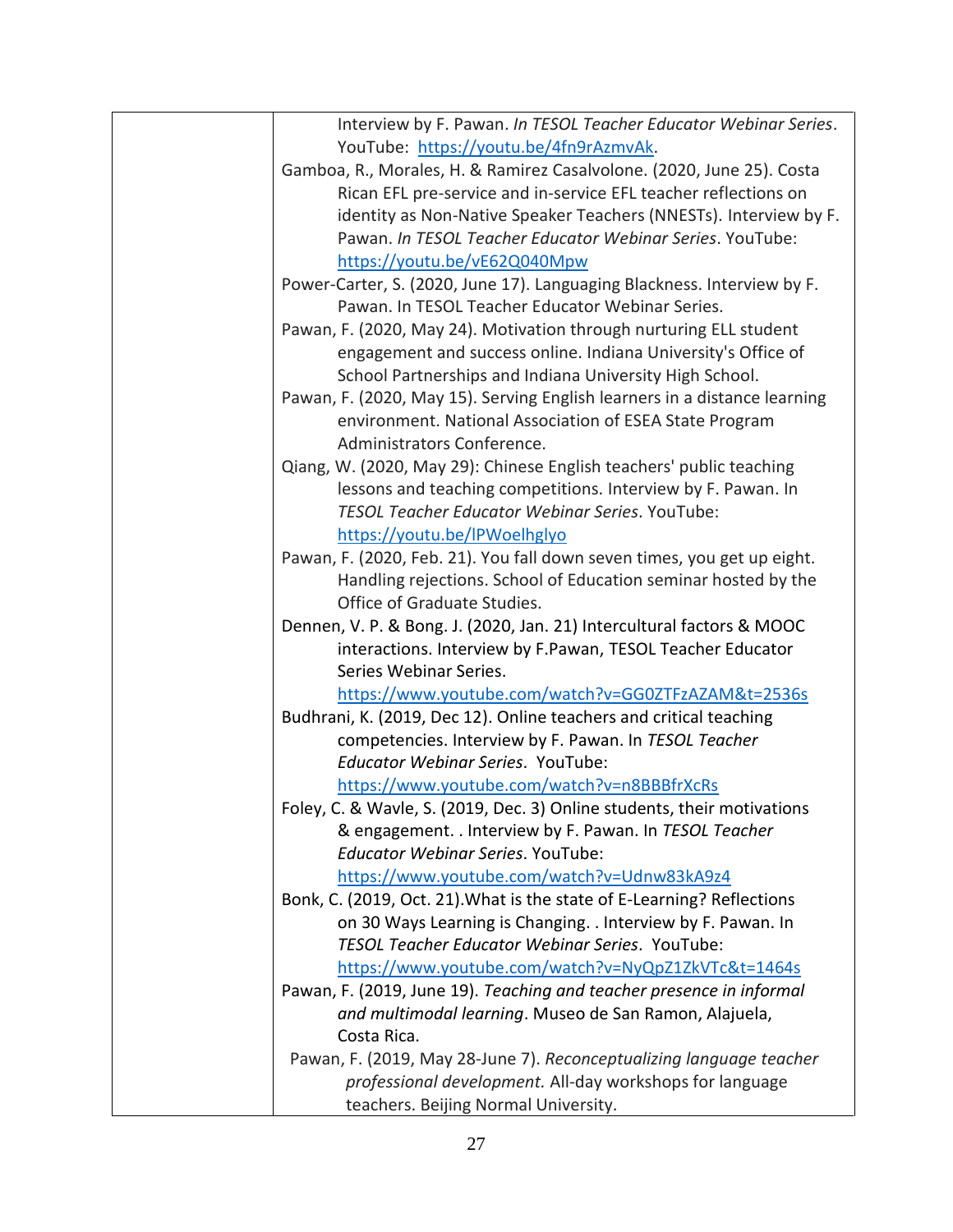| Pawan, F. (2019, March 18-22). All day workshops on "Photo Voice"         |
|---------------------------------------------------------------------------|
| projects. Colegios Nocturnos de Naranjo y Palmares, Alajuela,             |
| Costa Rica.                                                               |
| Pawan, F. (2018, June 7-15). Transformed pedagogy in teaching             |
| languages: The "New Normal." All-day workshops for language               |
| teachers. Beijing Normal University.                                      |
| Pawan, F. (2018, March 16). Differentiated instruction for young English  |
| language learners. Paper presented as an invited speaker at the           |
| School for Foreign Languages. Yunnan Normal University,                   |
| Kunming.                                                                  |
| Pawan, F. (2017, July 28). Shifts toward responsive English language      |
| teaching pedagogy. Dominican Republic TESOL, Santo Domingo:               |
| Dominican Republic.(Keynote)                                              |
| Pawan, F. (2017, April 23). Pedagogy and English language teaching        |
| online. Paper presented at the 2017 International Conference              |
| on Higher Education administration Innovation in the New Era.             |
| Kunming, China.                                                           |
| Pawan, F. (2016, February 2). Pedagogical perspectives on diverse         |
| learners across diverse learning platforms. Paper presented at            |
| the Future Faculty Conference, Indiana University, Bloomington.           |
| Pawan, F. (2015, April 10). Pedagogy trumps technology in online          |
| instruction. Center of Excellence for Women in Technology.                |
| Indiana University.                                                       |
|                                                                           |
| Pawan, F., Warren, A., Park, J., Howell, C., & Ding, A. (2015, March 27). |
| Pedagogy and practice in online language teacher education.               |
| Workshop undertaken at the TESOL International Conference,                |
| Baltimore, MD.                                                            |
| Pawan, F. (2015, March 19). The professional development of Native        |
| and Non-Native English Language Teachers. Avrupa School,                  |
| Kazlıçeşme, Istanbul, Turkey.                                             |
| Pawan. F. (2014, February). Mainstreaming near-proficient but             |
| academically underprepared ESL students in public school                  |
| classrooms. Indiana State EL Conference. Lafayette, Indiana.              |
| Pawan, F. (2014, February). Moving on up: WIDA-based instruction for      |
| near-proficient students. Indiana State EL Conference,                    |
| Layfayette, Indiana.                                                      |
| Morita-Mullaney, Teemant, A., Brooks, K. & Pawan, F. (2014, February).    |
| Leveraging our ELL advocacy. Indiana State EL Conference.                 |
| Lafayette, Indiana. (Keynote panel)                                       |
| Pawan, F. & Seralathan, A. (2013). Near proficient EL students and        |
| content-based instruction. Indiana Department of Education                |
| podcast.                                                                  |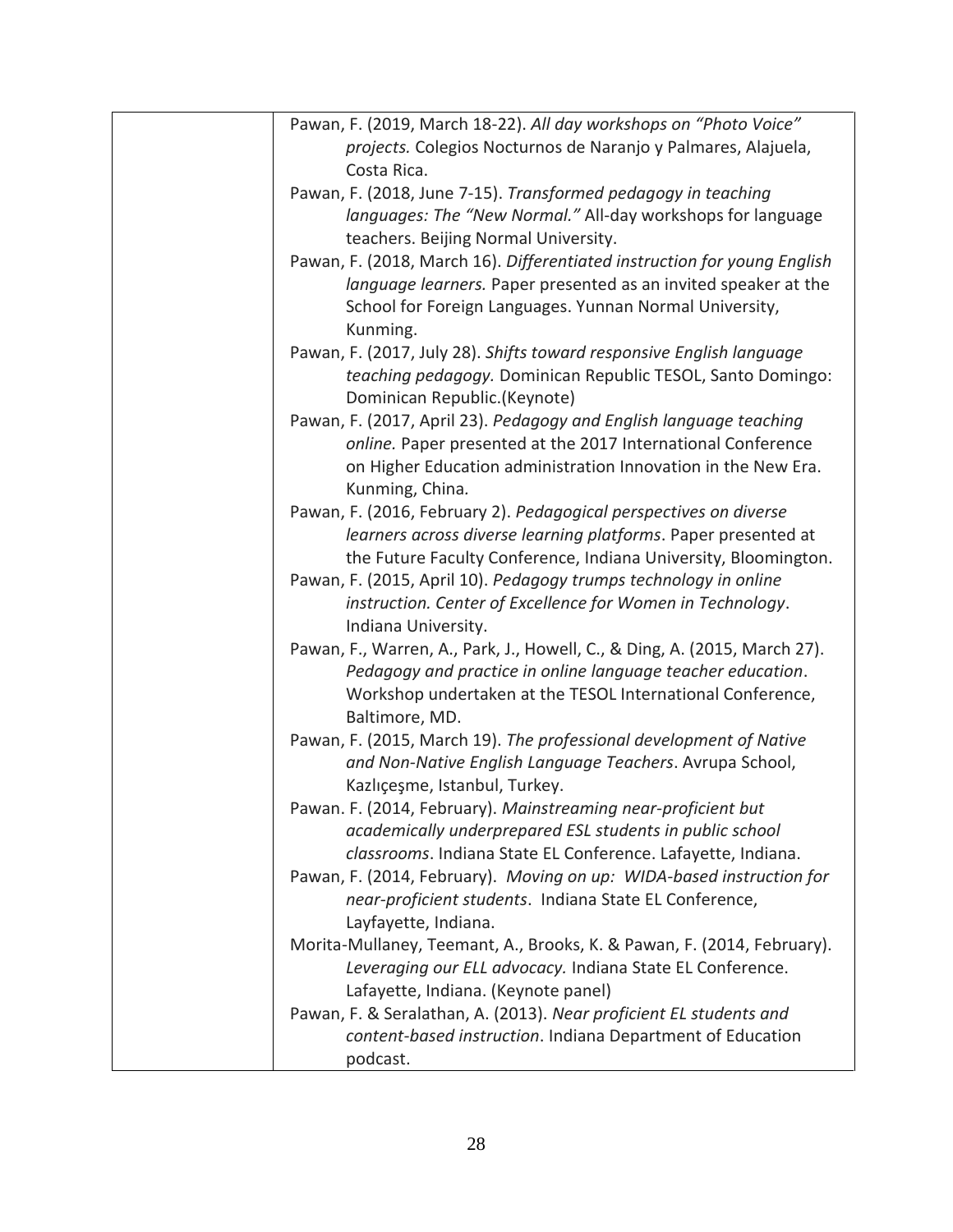| Pawan, (2013). Teaching plausibility and the death of methods in        |
|-------------------------------------------------------------------------|
| second/foreign language instruction. American University of             |
| Mongolia, Ulaanbataar, Mongolia.                                        |
| Pawan, F. (2013, November) The Final Push: Effective instruction for    |
| advanced English Learners in preparation for mainstreaming.             |
| Statewide podcast for the Indiana Department of Education.              |
| Pawan, F. (2013). Differentiated second and foreign language            |
| instruction for Chinese minority (minzu) students. Xinjiang             |
| Normal University, Urumqi, Xinjiang, China.                             |
| Pawan, F.(2013, November). Impact of Western Education on Chinese       |
| English language teachers. SLED, School of Education                    |
| Pawan, F. (2013, Nov.) Foreign Education, Chinese Meanings. INTESOL     |
| Conference, Indianapolis, Indiana.                                      |
| Pawan, F. (2013). EFL instruction and assessment approaches in a multi- |
| proficiency classrooms Beijing Normal University, Beijing, China.       |
| Pawan, F. (2013, May). The Glocalized Pedagogy and Practice of          |
| Western-Trained Chinese English Language Teachers. Language             |
| Teacher Education Conference, Washington, DC.                           |
| Pawan, F. & Sietman, G. (2011). Content-based and Sheltered EFL         |
| instruction, Beijing Normal University, Beijing, China.                 |
| Pu, H. Pawan, F. (2011, June). Global pedagogy, local meanings:         |
| Toward the glocalization of Communicative Language Teaching             |
| in the classrooms of western-trained Chinese EFL teachers.              |
| NAFSA: Association of International Educators, Vancouver,               |
| Canada.                                                                 |
| Pawan, F. Chao, C. & Yi, P. (2011). EFL content integrated instruction: |
| Dialogues and Critiques. National Chengchi University                   |
| Mentorship Program Taipeh, Taiwan.                                      |
| Pawan, F. & Pei, M. (2011). Sheltered EFL Instruction, Shijingshan      |
| School District, Beijing, China.                                        |
| Pawan, F. (2010, November). Content-based English Language              |
| Instruction. Tsinghua University High School, Beijing, China.           |
| Pawan, F. (2010, June). Seminar on Tandem Certification of Indiana      |
| Teachers/EPiiC Leadership Mentorship Program, School of                 |
| Education, Indiana University.                                          |
| Pawan, F. (2009, November). ESL programs in early childhood             |
| programs. Seminar on Early Childhood Programs. School of                |
| Education, Indiana University.                                          |
| Pawan, F. (2009, June), University and public school collaboration in   |
|                                                                         |
| professional development for ESL and content area teachers.             |
| Title 1 Conference on Supporting Student Learning Conference,           |
| Indiana Department of Education, Indianapolis, Indiana.                 |
| Pawan, F. (2009, June). Approaches to incorporating language teaching   |
| in the content areas. Title 1 Conference on Supporting Student          |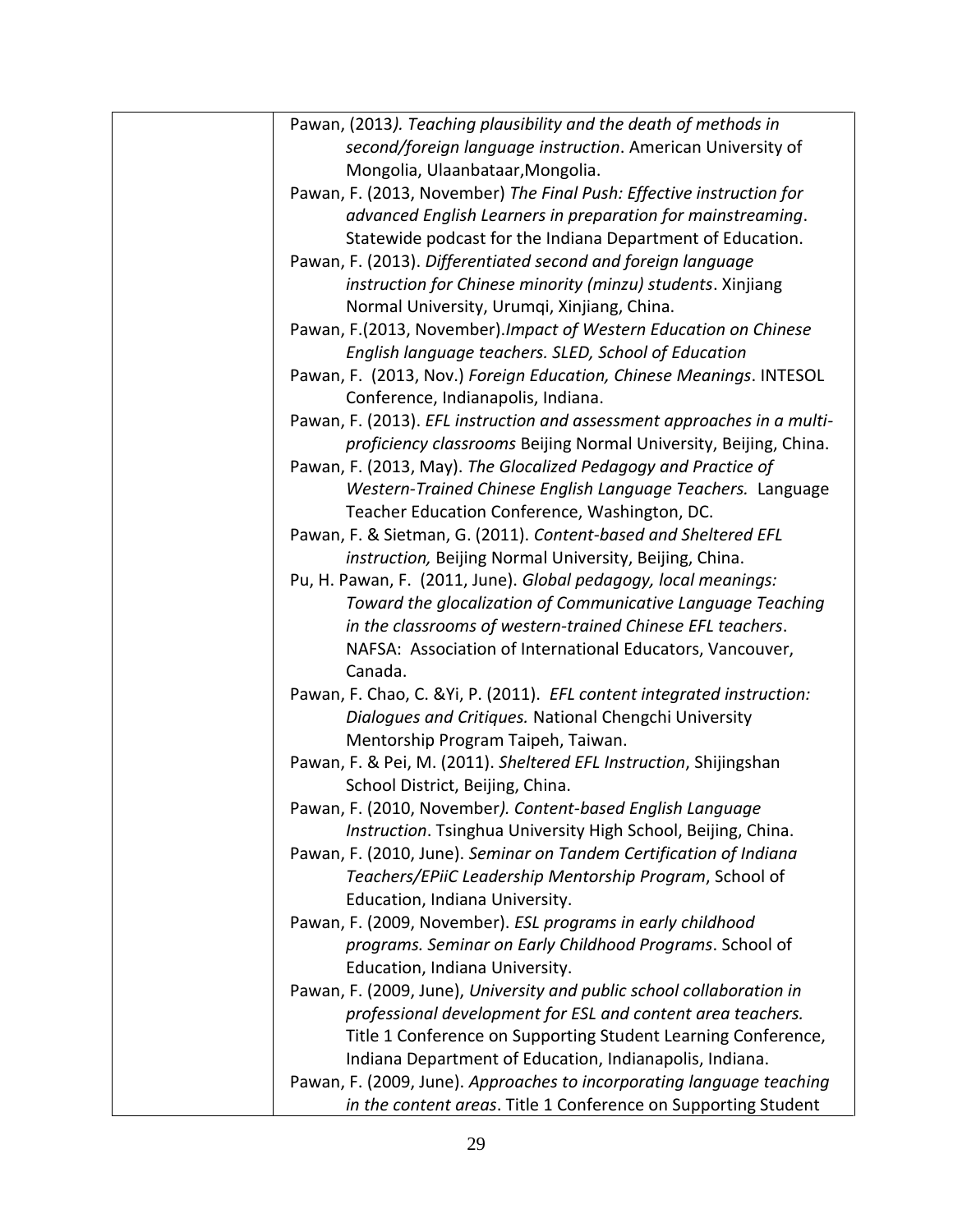| Learning, Indiana Department of Education, Indianapolis,                 |
|--------------------------------------------------------------------------|
| Indiana.                                                                 |
| Pawan, F. (2009, April). School of Education Mentoring Seminar, School   |
| of Education, Indiana University.                                        |
| Pawan, F. (2008, November). Call to teach. School of Education, Indiana  |
| University, Bloomington.                                                 |
| Pawan, F. (2008, July). English language learners in Indiana: A call for |
| teacher collaboration. Indiana University Media Seminar,                 |
| Indiana University Purdue University (IUPUI), Indianapolis,              |
| Indiana.                                                                 |
| Pawan, F. (2008, June). An overview on advocacy for English Language     |
| learners in Indiana. Paper presented at the Armstrong Teacher            |
| Award Retreat, School of Education, Bloomington, Indiana.                |
| Pawan, F. (2007, October). A report on findings from research studies    |
| on the collaboration between English-as-Second-Language                  |
| Teachers (ESLTs) and content area teachers(CATs) in the                  |
| teaching of English Language Learners (ELLs). Paper presented            |
| at the Faculty Research Colloquium, School of Education,                 |
| Bloomington, Indiana.                                                    |
| Pawan, F. (2006, April). New faculty and faculty of color. Paper         |
| presented at the Annual Conference of American Educational               |
| Research Association (AERA), San Francisco, CA.                          |
| Pawan, F. (2006, May). The outcomes of the interdisciplinary             |
| collaboration between content area teachers. Paper presented             |
| at the Indiana Commission on Higher Education (ICHE),                    |
| Indianapolis, Indiana.                                                   |
| Pawan, F. (2006, October). Preparing urban teachers in ELL instruction.  |
| Paper presented at the Teacher In-Service, East Chicago,                 |
| Indiana.                                                                 |
| Pawan, F. (2006, December). Preparing highly qualified ESL teachers in   |
| Indiana. Paper presented at the ESL Certification Seminar for            |
| Indiana In-service Teachers, Bloomington, Indiana.                       |
| Pawan, F. (2006, January). Collaboration and tandem certification of     |
| ESL and content area teachers. Paper presented at the TACIT              |
| winter seminar, Bloomington, Indiana.                                    |
| Pawan, F. & Deckard, K.J. (2005, April). Tandem certification of Indiana |
| teachers. Paper presented at the Indiana School Executives               |
| Leadership Academy Meeting, Indianapolis, Indiana.                       |
| Pawan, F., Sinclair, L., & Warren, H. (2004, November). ENL teacher      |
| collaborations in the ICP and TACIT programs. Paper presented            |
| at the Conference of Indiana Teachers of English to Speakers of          |
| Other Languages (INTESOL), Indianapolis, Indiana.                        |
| Pawan, F. & Newman, K. (2003). Interdisciplinary Collaborative           |
| Program: A professional development model for ESL and                    |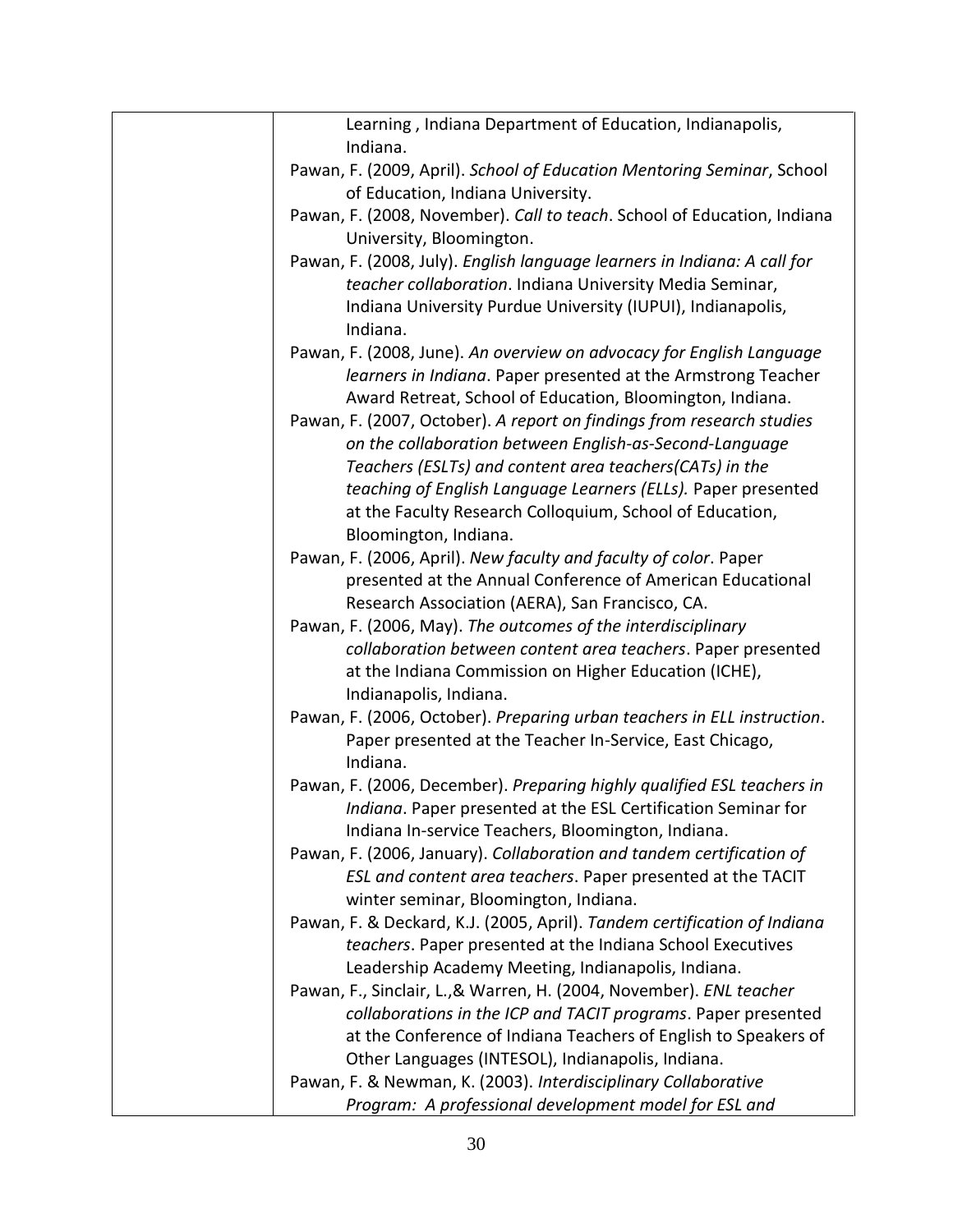| content teachers. Paper presented at the 3rd International              |
|-------------------------------------------------------------------------|
| Conference on Language Teacher Education (ICLTE),                       |
| Minneapolis, Minnesota.                                                 |
| Pawan, F. (2002, October). ENL/EFL professional development for         |
| minority pre-service teachers. Paper presented at the Project           |
| Team Workshop, Bloomington, Indiana.                                    |
| Pawan, F., Newman, K., Withoff, H., & Garcia, M. (2002, December).      |
| Interdisciplinary and collaborative ENL/EFL approaches to               |
| instruction and assessment for in-service ESL and content area          |
| teachers. Paper presented at ICP Workshops, Indianapolis,               |
| Indiana.                                                                |
|                                                                         |
| Pawan, F., Newman, K., & Withoff, H., Garcia, M., Gifford, M., & Hentz, |
| R. (2002, November). The Interdisciplinary Collaborative                |
| Program (ICP): A model of collaboration between content area            |
| teachers and ENL/ESL teachers in Indiana. Paper presented at            |
| the Conference of Indiana Teachers of English to Speakers of            |
| Other Languages (INTESOL), Indianapolis, Indiana.                       |
| Pawan, F. and Jacobson, A. (2001, November). Teaching online: The       |
| development of a new pedagogy. Paper presented at the                   |
| Conference of Indiana Teachers of English to Speakers of Other          |
| Languages (INTESOL), Indianapolis, Indiana.                             |
| Pawan, F. (2001, October). Storytelling in language learning. Paper     |
| presentation at the Foreign Language Share Fair, Bloomington,           |
| Indiana.                                                                |
| Pawan, F. (2001, October). Second and foreign language teaching and     |
| learning issues in Indiana schools. Paper presented at the ESL          |
| Taskforce Symposium, Indianapolis, Indiana.                             |
| Pawan, F. (1998, July). CALLA, Reading Inventory, Transmediation and    |
| ITI. Paper presented at the Applied Linguistics/CELT In-Service         |
| Training Forum, Bloomington, Indiana.                                   |
| Pawan, F. (1996, October). Using stories and storytelling in a multi-   |
| skilled context. Paper presented at at the Indiana Foreign              |
| Language Teachers Conference, Indianapolis, Indiana.                    |
| Pawan, F. (1996, June). The expectations of graduate students' success  |
| in an American tertiary institution. Paper presented at the             |
| COLFUTORO Workshop, Bloomington, Indiana.                               |
| Pawan, F. (1995, November). Using stories and storytelling in an ESL    |
| classroom. Paper presented at the Conference of Indiana                 |
| Teachers of English to Speakers of Other Languages (INTESOL),           |
| Indianapolis, Indiana.                                                  |
| Pawan, F. (1995, October). Practical approaches to teaching culture in  |
| an ESL classroom. Paper presented at the Indiana Foreign                |
| Language Teachers Conference, Indianapolis, Indiana.                    |
|                                                                         |